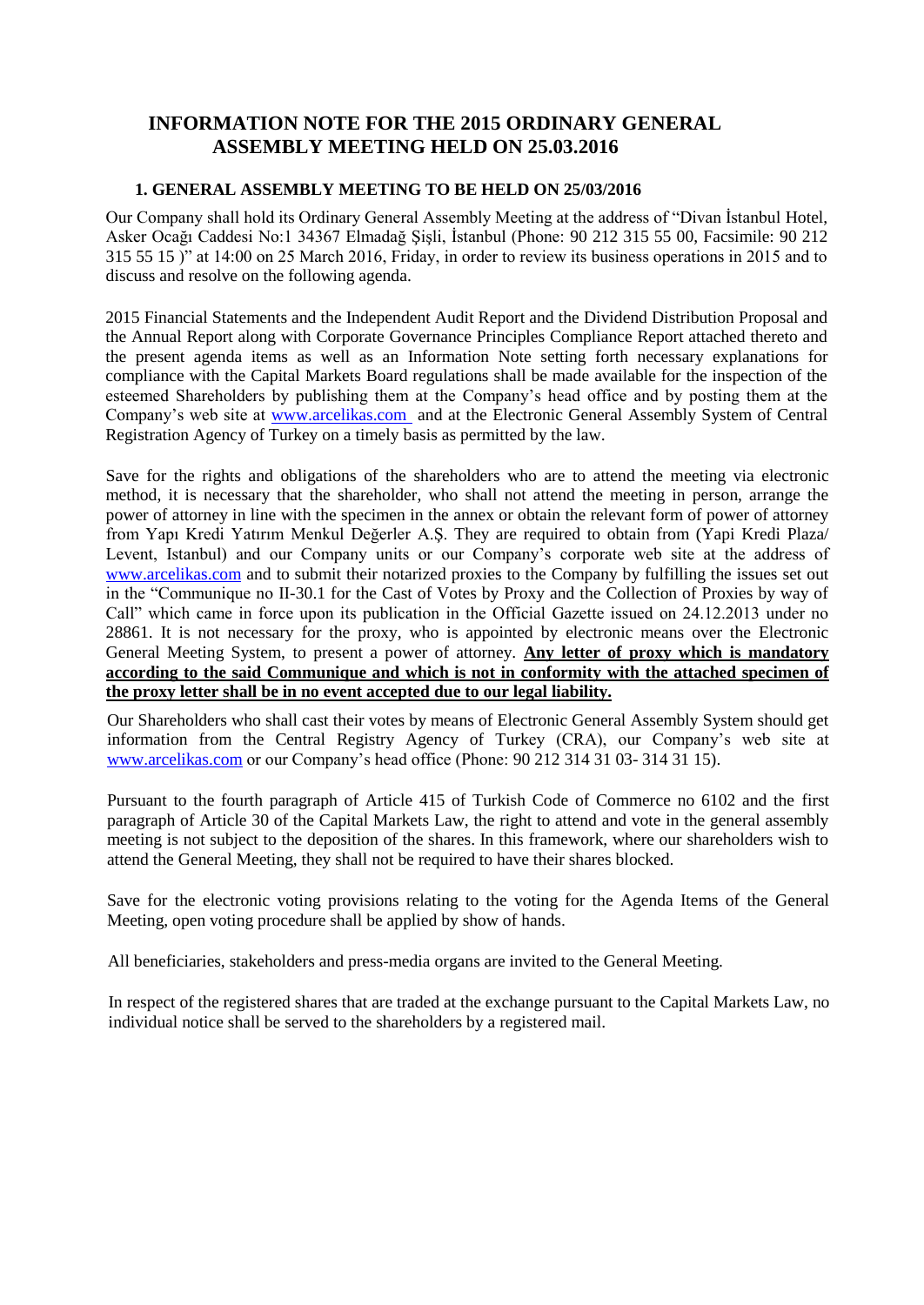Kindly submitted for the information of the esteemed shareholders.

ARÇELİK A.Ş. BOARD OF DIRECTORS

Company address: Karaağaç Caddesi No:2-6 Sütlüce 34445 Beyoğlu-Istanbul Commercial Registry and Number: Istanbul - 54957

#### **2. OUR ADDITIONAL STATEMENTS WITHIN THE SCOPE OF CMB REGULATIONS**

Of the additional explanations that should be done pursuant to the "Corporate Governance Communique no II-17.1" of the Capital Markets Board ("CMB") which came in force on 3 January 2014, those ones related to the agenda items are given in the respective agenda items section below and other general mandatory explanations are submitted in this section for your information.

#### **2.1. Shareholding Structure and Voting Rights**

Information about total number of shares and voting rights reflecting joint undertaking's partnership structure, number of shares representing each preferred share group if preferred shares exist in partnership capital and nature of voting rights and privileges are presented below:

Company's issued capital is TL 675,728,205.- and that issued capital are paid in full and free of collusion.

Each share with a nominal value of 1 Kr shall have one voting right in the General Assembly meeting. There is no preferred share in the company's capital.

| <b>SHAREHOLDER</b>                           | <b>CAPITAL-</b> | <b>NOMINAL SHARE</b> | <b>SHARE AMOUNT</b>   |
|----------------------------------------------|-----------------|----------------------|-----------------------|
|                                              | RATIO $(%)$     | <b>VALUE</b> (TL)    | <b>AND VOTE</b>       |
|                                              |                 |                      | <b>AMOUNT</b> (units) |
| <b>KOC FAMILY</b>                            | 8.67            | 58,590,762.02        | 5,859,076,202         |
| KOÇ HOLDİNG A.Ş.                             | 40.51           | 273,742,027.02       | 27,374,202,702        |
| KOÇ HOLDING PENSION AND RELIEF FOUNDATION    | 5.14            | 34.721.920.21        | 3,472,192,021         |
| TEMEL TİCARET VE YATIRIM A.Ş.                | 2.75            | 18,576,870.00        | 1,857,687,000         |
| <b>VEHBİ KOÇ FOUNDATION</b>                  | 0.17            | 1,136,574.89         | 113,657,489           |
| TEKNOSAN BÜRO MAKİNA VE LEVAZIMI TİC.VE SAN. | 12.05           | 81.428.336.95        | 8,142,833,695         |
| A.Ş.                                         |                 |                      |                       |
| BURLA TİCARET VE YATIRIM A.Ş.                | 5.56            | 37,571,663.05        | 3,757,166,305         |
| <b>OTHER SHAREHOLDERS</b>                    | 25.15           | 169,960,050.86       | 16,996,005,086        |
| <b>TOTAL</b>                                 | 100.00          | 675,728,205.00       | 67,572,820,500        |

Majority of Koç Holding A.Ş. shares belong to the members of Koç Family.

#### **2.2. Management and Business Changes with a Material Effect on the Business Operations of our Company and our Subsidiaries**

There is not any management and operation changes occurred, which would significantly affect partnership operations that were carried out during the past accounting period or are planned to be carried out in upcoming accounting periods by our company and subsidiaries.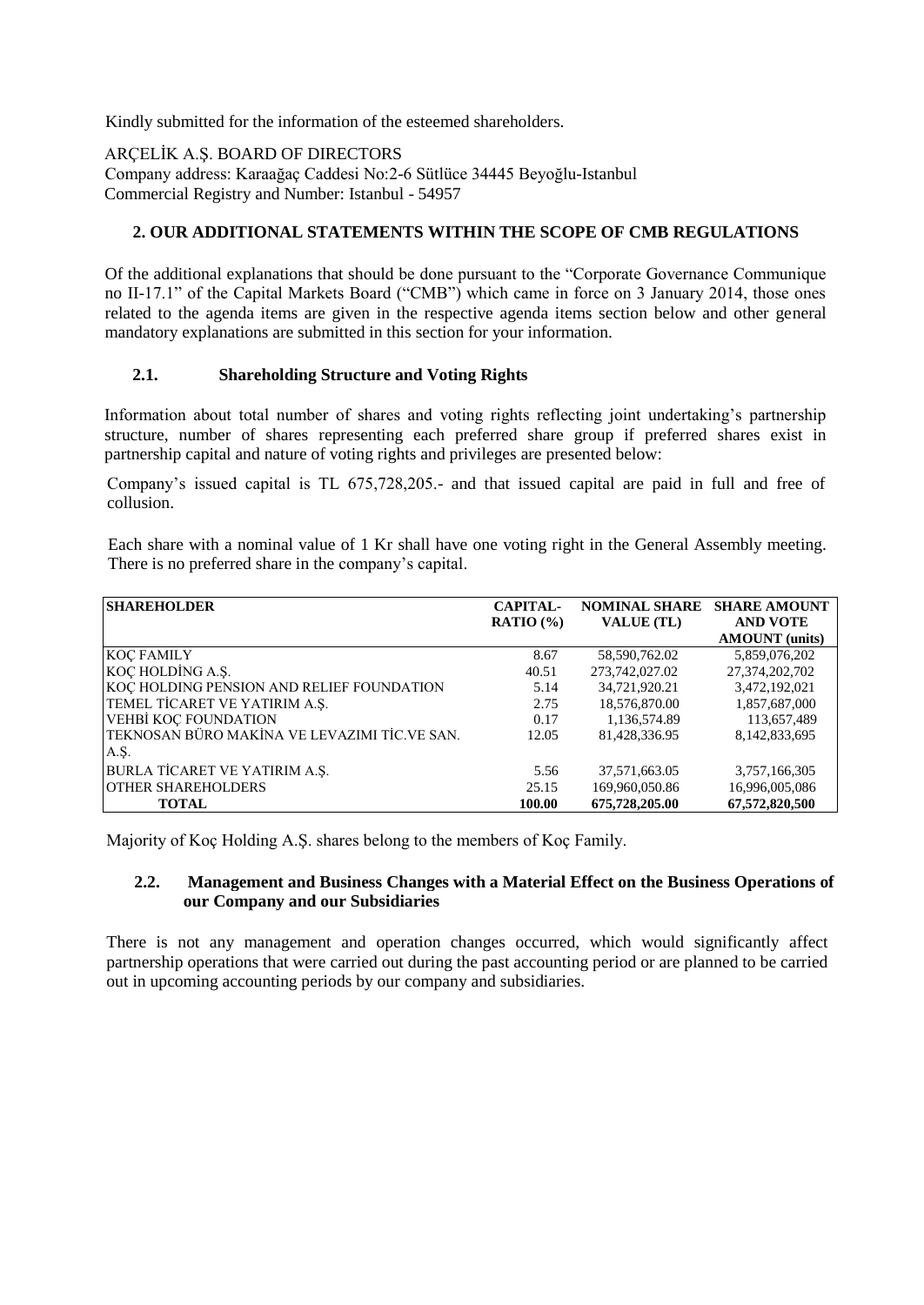#### **2.3. Information about the Proposals by Shareholders to add Agenda Items:**

In connection with the circumstances where the proposals sent by the Company's shareholders to the Investor Relations Department in writing for the addition of an item to the agenda and rejected by the Board of Directors , please find information about the rejected proposals and the reasons underlying the rejection:

No such proposal has been sent for the Ordinary General Assembly meeting in which year 2015 operations shall be discussed.

# **3. OUR EXPLANATIONS IN CONNECTION WITH THE AGENDA ITEMS TO BE DISCUSSED IN THE ORDINARY GENERAL ASSEMBLY MEETING DATED 25.03.2016**

#### **1. Opening and election of the Chairman of the Meeting**

Pursuant to the "Turkish Code of Commerce no 6102" (TCC) and the "Regulation on the Procedures applicable to the General Assembly Meetings of Joint-stock Companies and the Representatives from the Ministry of Customs and Trade to attend these Meetings ("Regulation" or the "General Assembly Regulation") and Article 7 of the General Assembly Internal Directive Chairman of the Meeting who will lead the General Assembly Meeting shall be elected. In accordance with General Assembly Internal Directive, Meeting Chairman shall nominate minimum one Minutes Clerk. The Meeting Chairman may appoint sufficient number of vote collectors.

#### **2. Reading, discussing and approving the Annual Report for 2015 prepared by the Company's Board of Directors;**

Subject to TCC, the Regulation and the Capital Markets Law, information about the 2015 Annual Report, including the report for compliance with the corporate governance principles which was submitted for the inspection of our shareholders for three weeks prior to the General Assembly Meeting at our Company's head office, the Electronic General Assembly Portal of the CRA and our Company's corporate web site at [www.arcelikas.com](http://www.arcelikas.com/) shall be given and such Report shall be submitted for the comments and approval of our shareholders.

#### **3. Reading the Summary of Independent Audit Report for 2015 accounting period**

The General Assembly shall be briefed and informed about the Independent Audit Report which was issued pursuant to TCC and the Capital Markets Board regulations and which was submitted for the inspection of our shareholders for three weeks prior to the General Assembly Meeting at our Company's head office, the Electronic General Assembly Portal of the CRA and our Company's corporate web site at [www.arcelikas.com,](http://www.arcelikas.com/) and such Report shall be submitted for the comments of our shareholders.

#### **4. Reading, discussion and approval of the Financial Statements for 2015 financial year**

The General Assembly shall be briefed and informed about our financial statements which were issued pursuant to TCC and the Capital Markets Board regulations and which was submitted for the inspection of our shareholders for three weeks prior to the General Assembly Meeting at our Company's head office, the Electronic General Assembly Portal of the CRA and our Company's corporate web site at [www.arcelikas.com](http://www.arcelikas.com/) and such Statements shall be submitted for the comments and approval of our shareholders.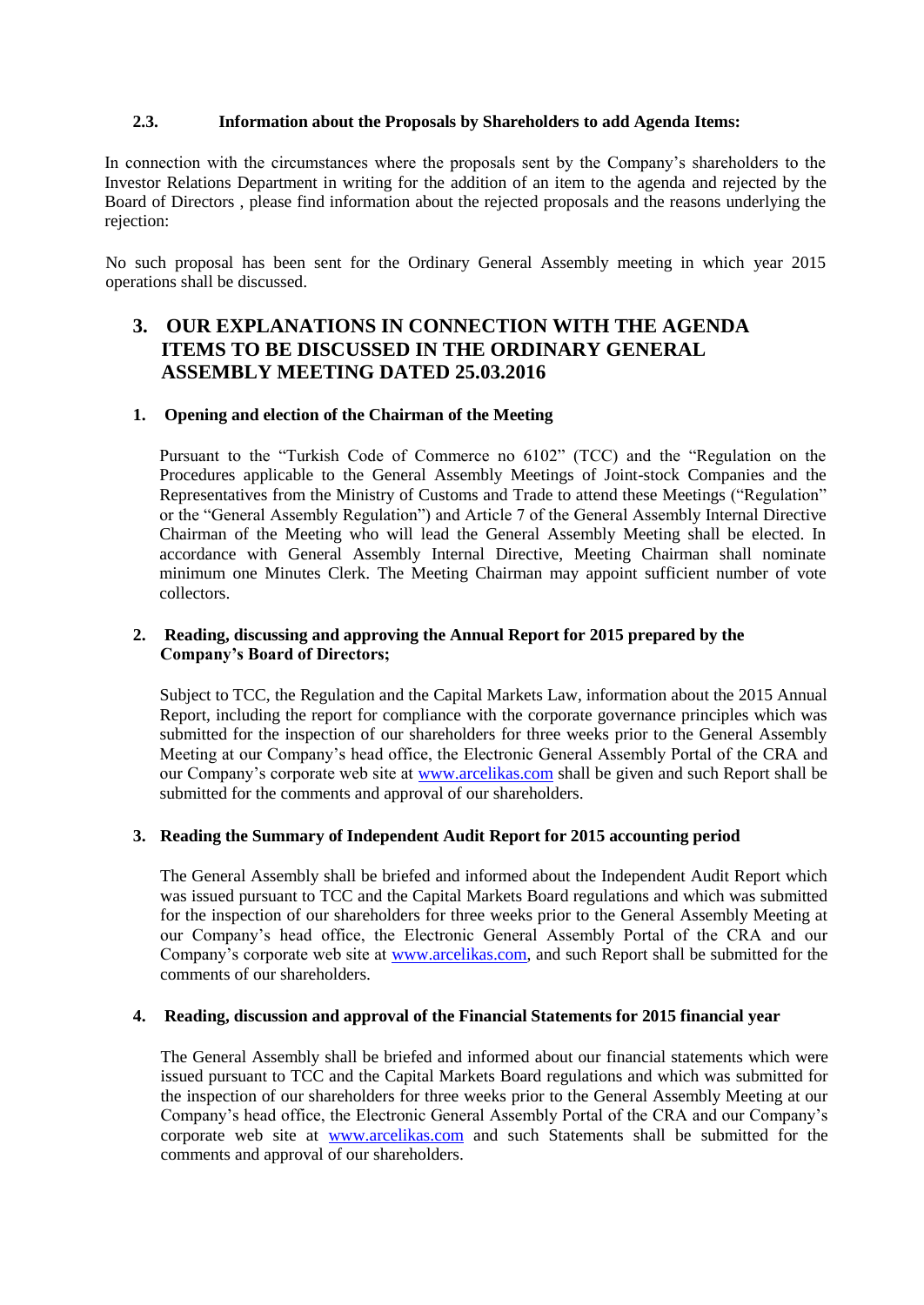#### **5. Acquittal of each Board members from the Company's 2015 business operations,**

In line with the provisions of TCC and the Regulation, the individual discharges of our Board members from 2015 business operations, accounts and transactions shall be submitted for the approval of the General Assembly.

#### **6. Acceptance of, acceptance upon amendment of, or rejection of the Board proposal which is drafted in line with the Company's dividend distribution policy for the distribution of 2015 profit and the dividend distribution date:**

According to our Financial Statements for the financial year between 01.01.2015 and 31.12.2015 which were issued by our Company in compliance with Turkey Accounting/ Financial Reporting Standards in line with Turkish Code of Commerce and Capital Markets Law and which was audited by Güney Bağımsız Denetim ve Serbest Muhasebeci Mali Müşavirlik A.Ş (a member of firm of Ernst & Young Global Limited), our Company made and raised a "Consolidated Net Financial Year Profit" of 891,141 thousand Turkish liras for the main company, and **Annex 1**  reflects the table showing our proposed dividend distribution in line with the the Dividend Communique no II-19.1 and the Dividend Distribution format set out in the Dividend Guidebook published pursuant to that Communique by taking into account our Dividend Distribution Policy, our long-term strategy, investment and financing policies, profitability and cash position.

#### 7. **Acceptance of, acceptance upon amendment of, or rejection of the Board proposal about the amendment of Article 3 titled "Purpose and Subject" of the Company's Articles of Association;**

There is a need to revise our Company's Articles of Association regarding the issues whereby our Academy should be an accredited Examination and Certification Centre in professions defined in business fields of our services and which should be certified by Professional Qualification Agency. When the articles of associations of other companies whose accreditation was completed by Turkish Accreditation Agency are reviewed, it was observed that the "personnel certification" paragraph needs to be added to the "Company's Purpose and Subject" section. The Articles of Amendment attached as **Annex 2** as per the Board Resolution shall be submitted for the approval of the General Assembly, such Resolution having been drafted upon the notice by Turkish Accreditation Agency that the operations in paragraph R added by us must be set out in the Articles of Association. Approvals for the said Articles of Amendment were obtained from the CMB on 10.02.2016 and from the Ministry of Customs and Trade on 18.02.2016.

#### **8. To determine the number of Board members and the length of their office term, to make appointments based on the agreed number of members and to appoint the Independent Board members;**

New board members who will replace the board member whose duty periods are completed shall be elected, considering the principles concerning the election of board members, in accordance with the CMB Regulations, TCC and the Regulation. Moreover, independent members shall be appointed to ensure compliance with the Corporate Governance Communique no II-17.1 as published by the CMB.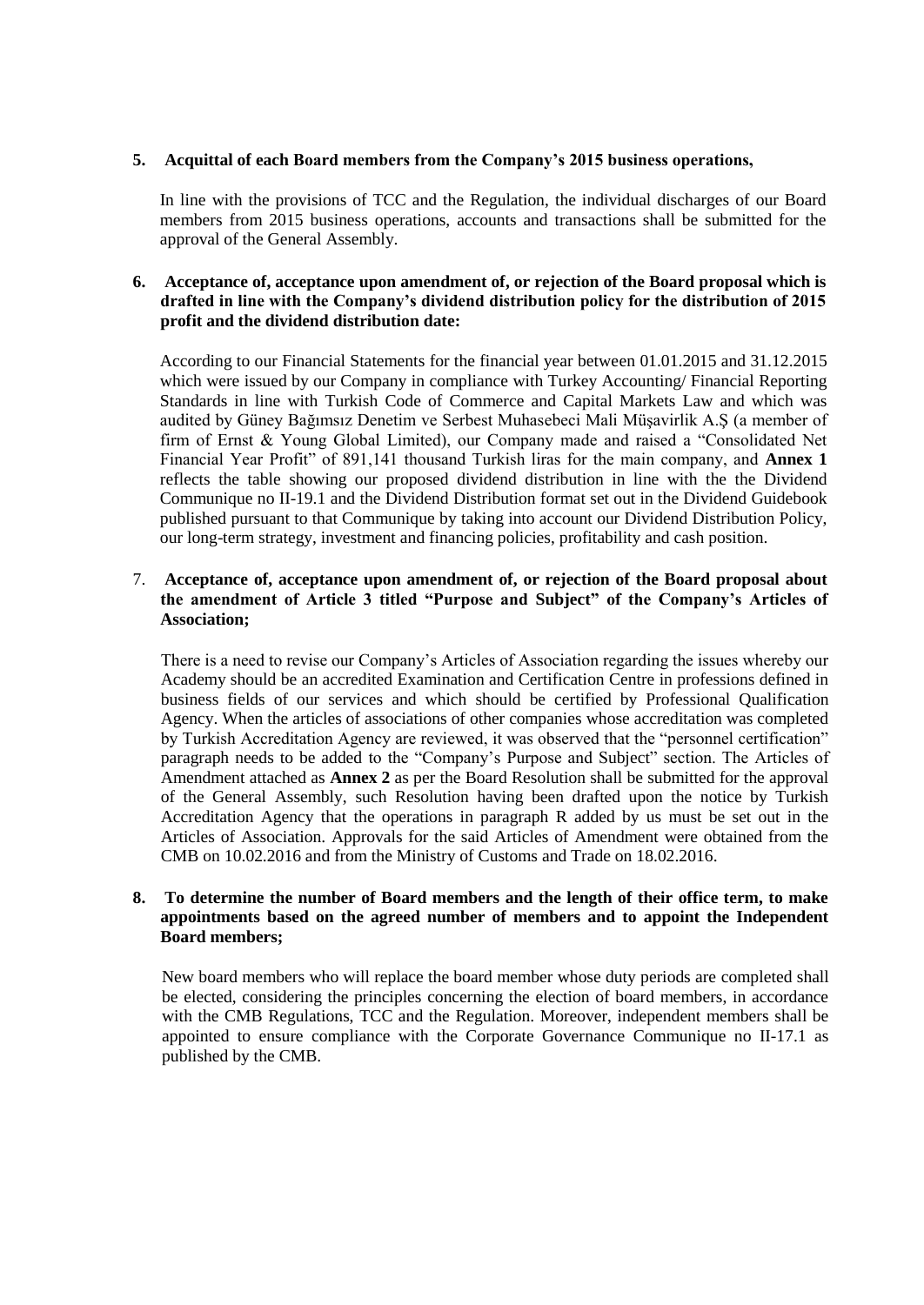Pursuant to Article 10 of our Articles of Association, our Company shall be managed by a Board of Directors with minimum 5 members who shall be appointed by the General Assembly for a maximum term of three years in line with the provisions of Turkish Code of Commerce. The General Assembly may decide that the Board of Directors should be renewed even if its office term has not expired yet.

Within Board members to be appointed, 4 members should meet the independency criteria defined in the mandatory Corporate Governance Principles set by the CMB.

Upon the suggestion of Corporate Governance Committee which evaluates the candidates notified to it, Mr. Kutsan Çelebican, Mr. Tunç Uluğ, Mr. Mehmet Barmanbek and Mr. Kadri Kaynak Küçükpınar were elected as Independent Members of Board of Directors by the decision made by our Board of Directors.

**Annex 3** shows the resumes of our Board member nominees and the candidates for independent membership.

#### **9. To give information to shareholders about, and approve, the "Remuneration Policy" and payments done thereunder to the Board Members and Top Managers pursuant to the Corporate Governance Principles;**

Pursuant to the CMB's Corporate Governance Principle no 4.6.2, the remuneration policies applicable to Board members and top managers should be documented in writing and they should be submitted for the attention of the shareholders as a separate article at the General Assembly meeting. so that they can give their comments in this respect . **Annex 4** displays the remuneration policy which was drafted for this purpose and which was accepted by our shareholders at the Ordinary General Assembly meeting held on 27.03.2014. As it was mentioned in Note 35 to our financial statements for 2015 financial year, Arçelik A.Ş. provided such benefits for a total sum of 51,289 thousand TL to the Board Members, General Manager and Assistant General Managers within 2015.

#### **10. Determination of annual gross salaries payable to the Board members**

Under our Remuneration Policy submitted for the approval of shareholders in Agenda 9, the amount of the annual gross salaries payable to our Board members for 2016 financial year shall be determined by our shareholders.

#### **11. To approve the Independent Auditor as selected and appointed by the Board of Directors in line with Turkish Code of Commerce and the Capital Markets Board regulations;**

In line with Turkish Code of Commerce and the Capital Markets Board regulations, the Board of Directors resolved in its resolution dated 15.02.2016, upon consultation with the Audit Committee, that Güney Bağımsız Denetim ve Serbest Muhasebeci Mali Müşavirlik Anonim Şirketi (A member firm of Ernst & Young Global Limited) should be appointed for the audit of our Company's financial reports in its 2016 financial year and for the performance of other operations under the regulations in these laws, and this appointment shall be submitted for the approval of the General Assembly.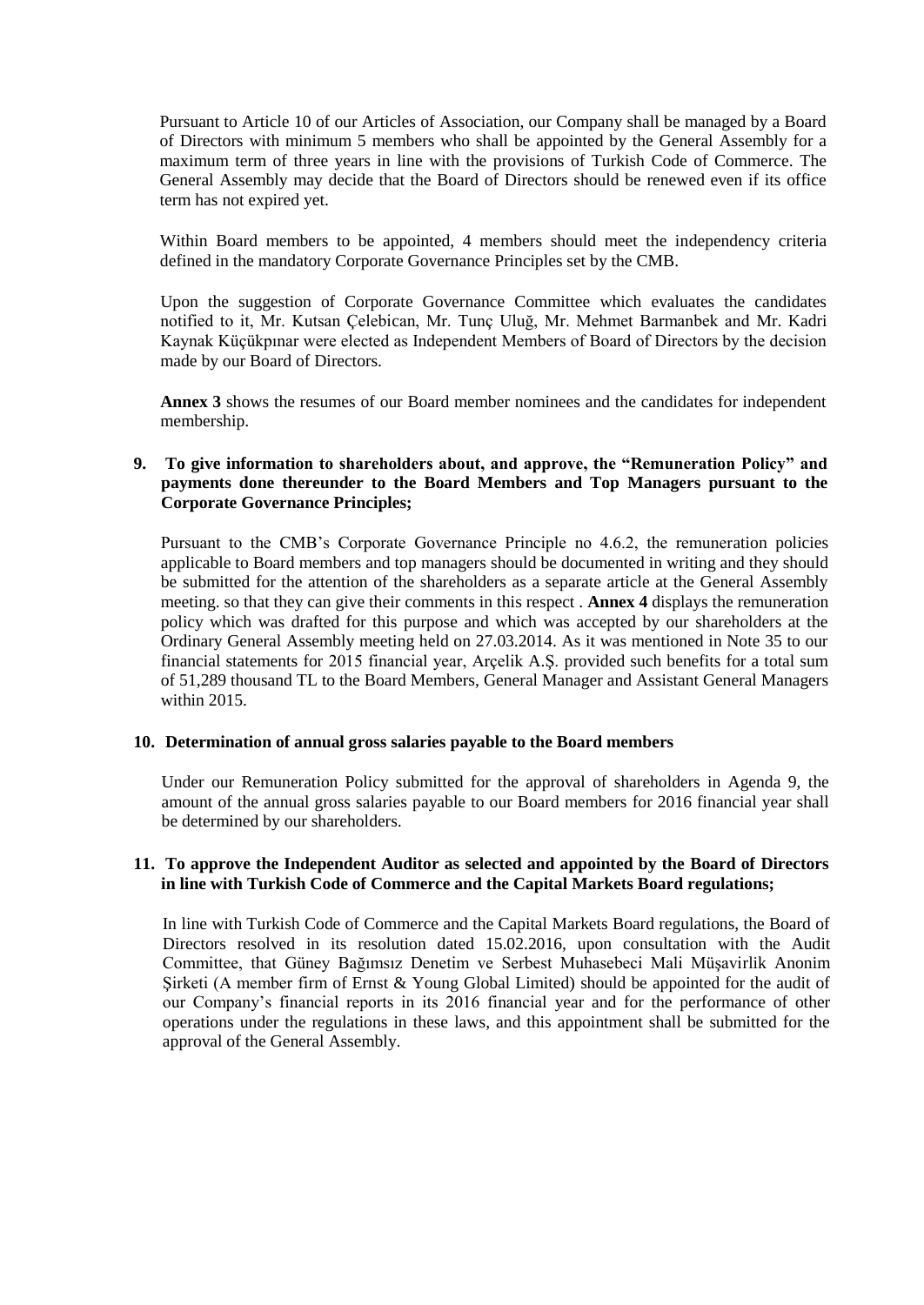#### **12. To give information to the shareholders about the donations made by the Company in 2015 and to agree and set an upper limit for the donations to be done in 2016;**

Pursuant to Article 6 of the Dividends Communique no II-19.1 of the Capital Markets Board, the limits of the donations to be made should be set by the general assembly unless set out in the articles of association, and donations and payments should be submitted for the attention of the shareholders in the general assembly meeting. The total amount of donations made to foundations and associations during 2015 is 9,653,783.53.-TL. Moreover, the upper limit for donations to be made in 2016 shall be set and determined by the general assembly.

#### **13. Provision of information to the Shareholders about collaterals, pledges, mortgages, and surety given and issued by the Company and its subsidiaries in favour of third parties in 2015 and about the income and benefits raised therefrom pursuant to the Capital Markets Board regulations:**

Pursuant to Article 12 of the Corporate Governance Communique no II-17.1 of the Capital Markets Board, income and revenues generated from collaterals, pledges, mortgages, and surety given and issued by our Company and/ or our subsidiaries in favour of third parties should be set out as a separate agenda item in our general assembly meeting agenda and this is also referred to in Note 18 to our Financial Statements dated 31.12.2015.

**14. Giving permission to the shareholders that control the management, the Board Members, the top level managers and their spouses and relatives by blood and marriage up to second degree in line with Articles 395 and 396 of Turkish Code of Commerce, and giving information to the shareholders about the transactions taken in this respect in 2015 in line with the Capital Markets Board Corporate Governance Communique;**

Our Board members may carry out transactions in accordance with the first paragraph of Article 395 of TCC titled "Ban on Transactions with and Borrowing from the Company" and Article 396 thereof titled "Non-competition" shall be possible only upon the approval of the General Assembly.

Pursuant to the mandatory Corporate Governance Principle no 1.3.6 of the CMB, in circumstances where shareholders holding the controlling power, board members, and managers with administrative tasks as well as their spouses and relatives by blood and marriage up to second degree carry out a material business transaction with the Company and its subsidiaries in a manner to cause a conflict of interest and/ or are engaged in a commercial business falling within the scope of Company's business on behalf of himself or for the account of another party or itself or for another entity or the Company or subscribes to another company engaged in the same kind of business operations in a capacity of an unlimited/ general partner, the said transactions are set out in a separate agenda item to give detailed information to the general assembly in this respect and they are to be noted in the general assembly meeting notes.

In order to perform the requirements of such regulations, the issue of the said permission shall be submitted for the approval of our shareholders at the General Assembly, and also our shareholders shall be duly informed about the transactions of this type that were carried out in the year, if any.

#### **15. Wishes and opinions.**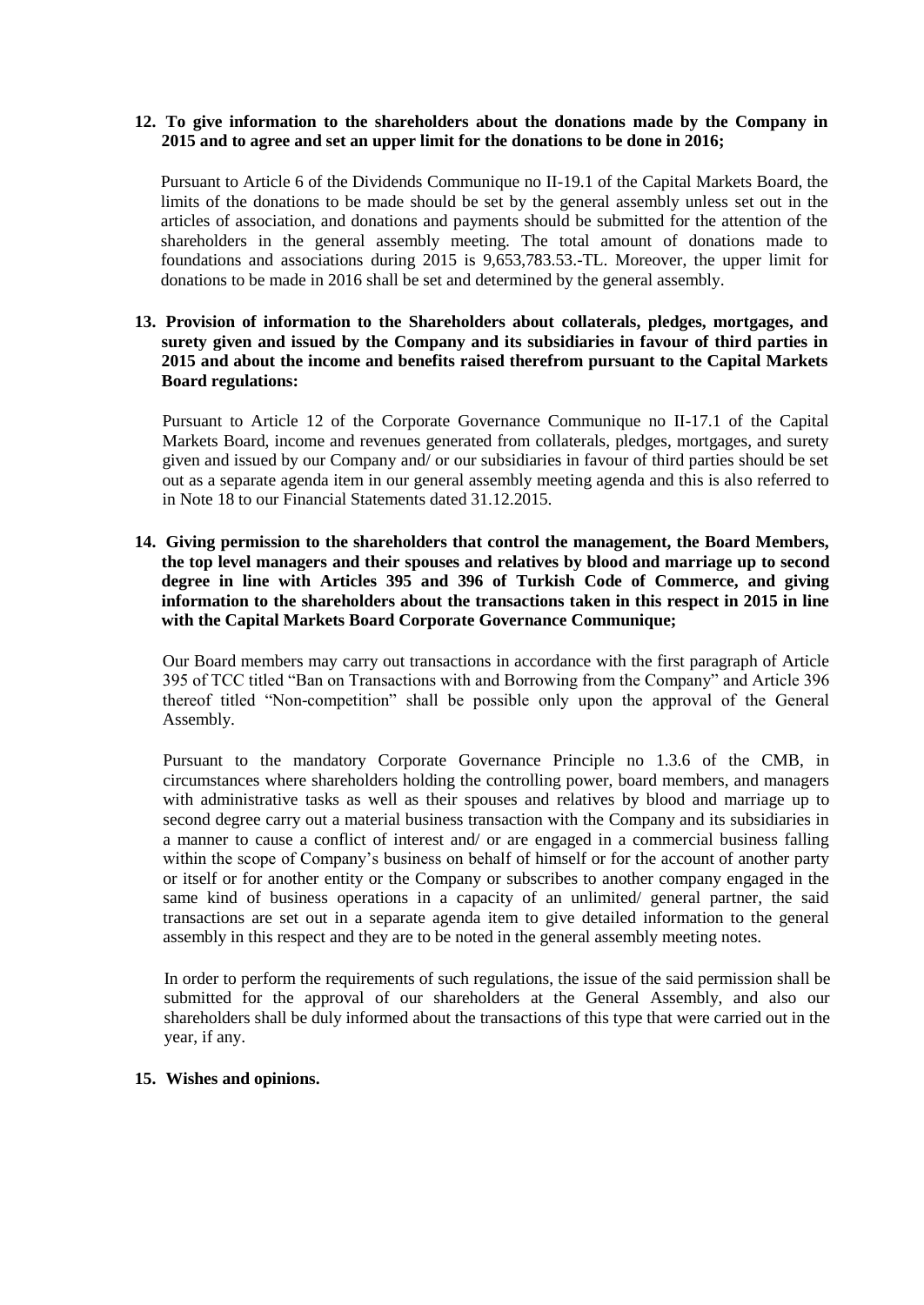# **ANNEXES:**

**ANNEX/1** Proposal by the Board of Directors for the Distribution of 2015 Profit and the Proposed Dividend Distribution Table

**ANNEX/2** Amendment to the Articles of Association

- **ANNEX/3** Resumes of the Member Nominees for the Board of Directors and Independence Declarations by the Independent Member Nominees
- **ANNEX /4** Remuneration Policy for Board Members and Top Level Managers

**ANNEX/5** Shareholders Proxy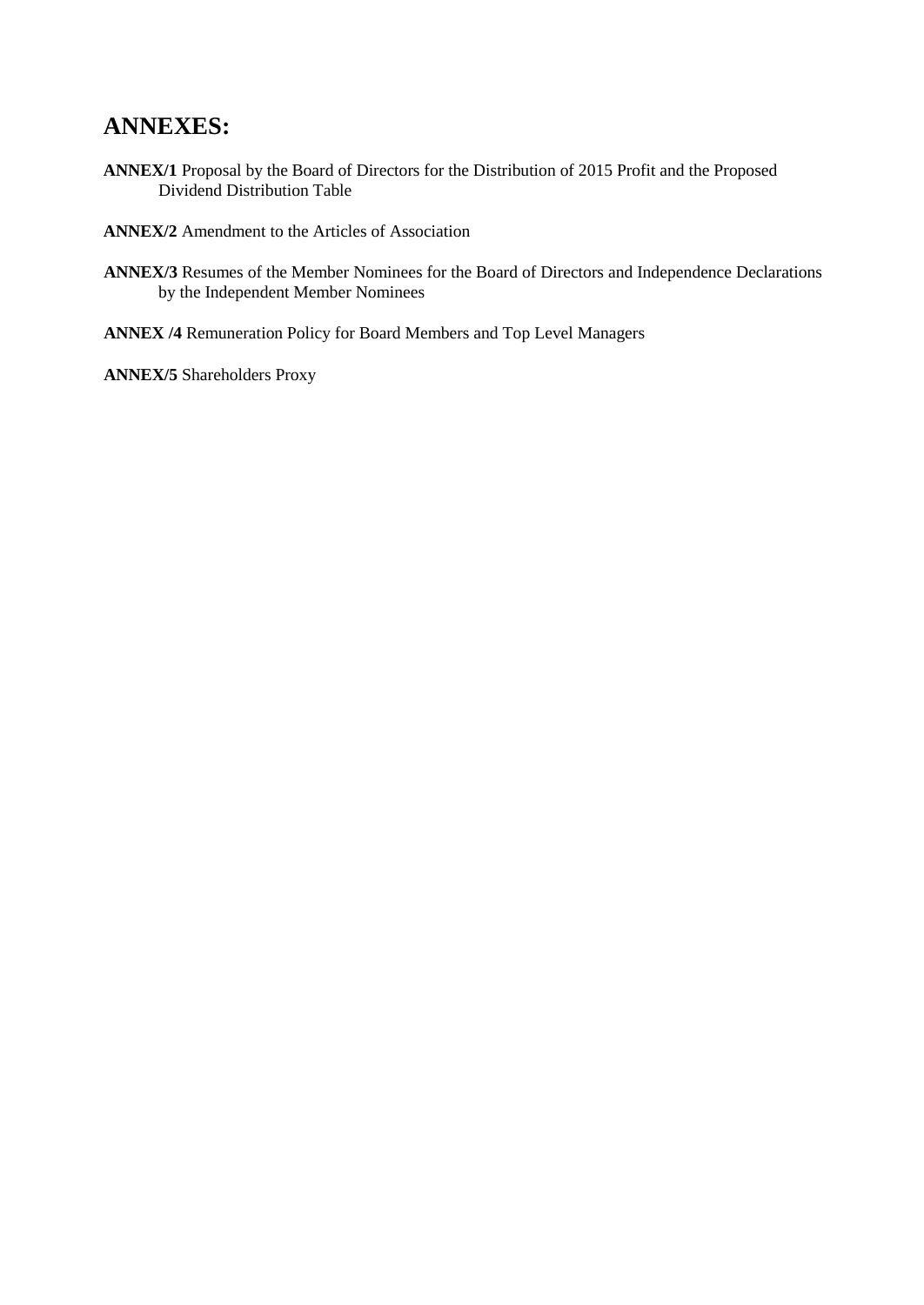#### **ANNEX/1 Proposal by the Board of Directors for the Distribution of 2015 Profit and the Proposed Dividend Distribution Table**

Our Board of Directors adopted the following resolution on 25.02.2016.

According to our Financial Statements for the financial year between 01.01.2015 and 31.12.2015 which were issued by our Company in compliance with International Financial reporting Standards in line with the Communique no 14.1 (Serial II) published by the Capital Markets Board and which was audited by Güney Bağımsız Denetim ve Serbest Muhasebeci Mali Müşavirlik A.Ş (a member of firm of Ernst & Young Global Limited), our Company made and raised a "Consolidated" Net Financial Year Profit amounting to 892,992,826.47 TL, and out of this profit, 891,140,905.33 TL is the net financial year profit made and generated by our Company. Please find below our proposed dividend distribution which was based on our Profit Distribution policy approved at the General Assembly held on 27.03.2014, and our market forecasts and our long term strategy, and investment and financing policies and our profitability and cash position, and it is foreseen that dividend payments shall start on 01 April 2016 according to the resolution to be adopted in the general assembly.

In line with the Capital Markets Law and the Capital Markets regulations, it was calculated that the sum of distributable profit amounts to 891,140,905.33 TL; that the sum of 900,794,688.86 TL which is the aggregate sum when a donation of 9,653,783.53 TL made to tax-exempt foundations and associations during the year was added constitutes the first dividend basis; that according to the statutory records, the amount of funds available for distribution is 639,829,282.17 TL in aggregate provided that the sum of 384,046,494.51 TL comes from after-tax net financial year profit.

It was resolved to propose to the General Assembly, which shall convene on 25 March 2016 Friday to discuss 2015 operations, that the general statutory reserve fund at a rate of 5% which should be set aside pursuant to Article 519 of Turkish Code of Commerce should not be set aside for 2015 as the general statutory reserve fund as set out according to the Tax Procedures Law records reached 20% limit of the capital as of 31.12.2015;

Following decisions have been made: From the consolidated profit calculated in accordance with CMB Regulations, that a sum of

262,000,000.00 TL should be distributed to the shareholders as the first dividend;

on the basis of our legal records;

262,000,000.00 TL as well as the Second Issue statutory reserve fund amounting to 22,821,358.98 TL should be covered from the current year earnings;

That the dividend paid to shareholders from current year profit and sum of 606,319,546,35 which represents the balance after second issue general statuary reserve found should be set aside as the extra ordinary reserve found.

- that a gross and net cash dividend of 0.38773 TL per share with a nominal value of 1.00TL and at a 38.8% ratio should be paid to our local corporate shareholders and foreign corporate shareholders which collect dividends by means of a business office or a permanent representative in Turkey;
- that a gross sum of 0.38773TL and a net sum of 0.32957 TL should be paid to our other shareholders in cash per share with a nominal value of 1.00TL and at a 32.9% ratio;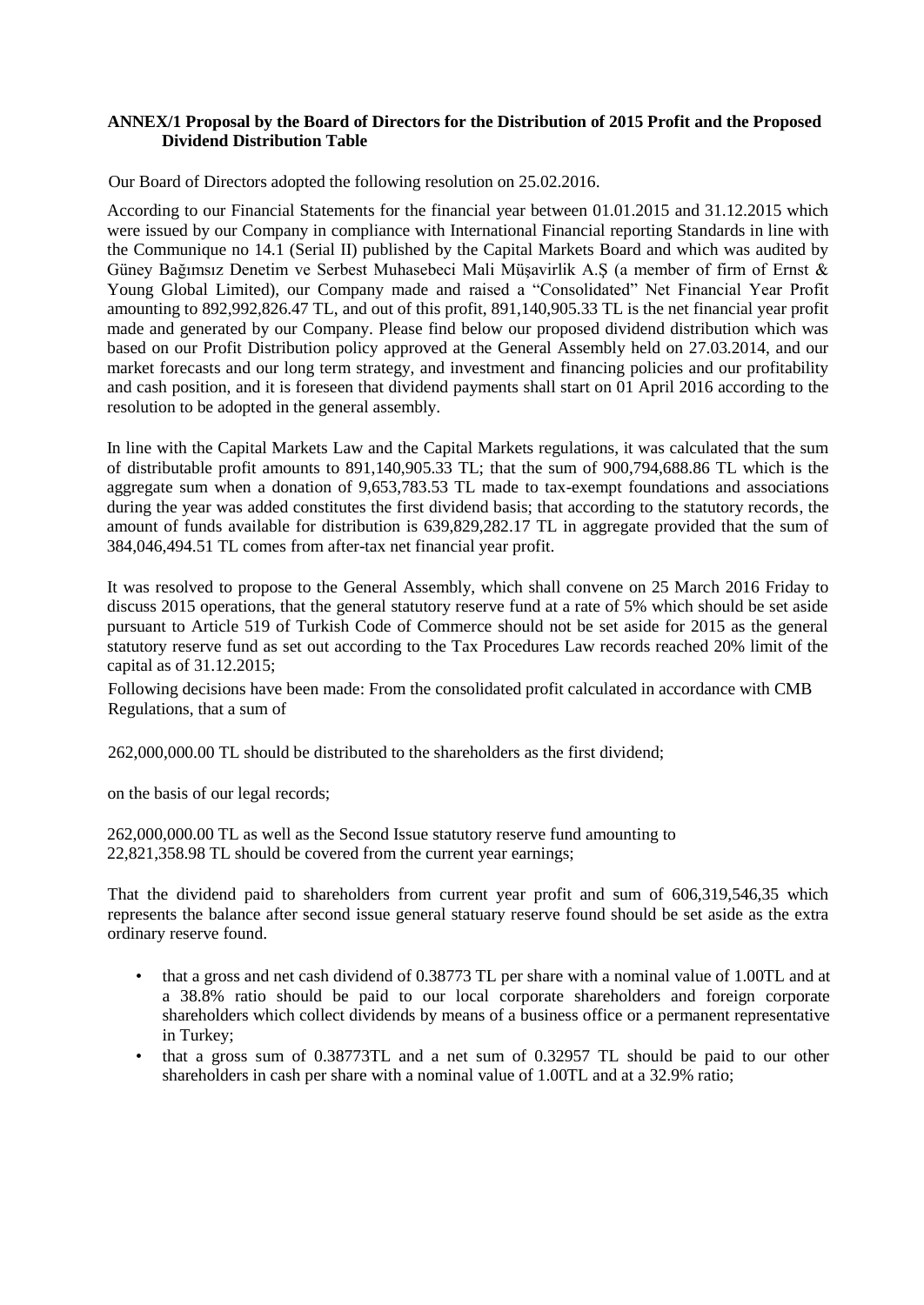# that the payment of dividends should commence on 01 April 2016.

|                                                                                                                                                                                                   | Profit Distribution Table of Arcelik A.S. for 2015 (TL) |                                  |                                                                                                                                                                                                                                                                                                       |
|---------------------------------------------------------------------------------------------------------------------------------------------------------------------------------------------------|---------------------------------------------------------|----------------------------------|-------------------------------------------------------------------------------------------------------------------------------------------------------------------------------------------------------------------------------------------------------------------------------------------------------|
| $\mathbf{1}$<br>Paid-up/ Issued Capital<br>$\overline{2}$<br>General Statutory reserve Fund (according to the legal records)                                                                      |                                                         | 675,728,205.00<br>307,052,527.87 |                                                                                                                                                                                                                                                                                                       |
| If there is a preferential policy in the dividend distribution according to the Articles of Association, then<br>information about the said preference                                            |                                                         |                                  |                                                                                                                                                                                                                                                                                                       |
|                                                                                                                                                                                                   | According to the CMB                                    | As per legal records<br>(YK)     | <b>STATEMENTS</b>                                                                                                                                                                                                                                                                                     |
| 3 Term Profit                                                                                                                                                                                     | 783, 268, 372, 23                                       | 430.271.640.67                   |                                                                                                                                                                                                                                                                                                       |
| 4 Taxes (-)                                                                                                                                                                                       | $-107,872,533.10$                                       | 46,225,146.16                    |                                                                                                                                                                                                                                                                                                       |
| $5$ Net Term Profit $(=)$                                                                                                                                                                         | 891,140,905.33                                          | 384,046,494.51                   |                                                                                                                                                                                                                                                                                                       |
| 6 Past Yearn Losses (-)                                                                                                                                                                           | 0.00                                                    | 0.00                             |                                                                                                                                                                                                                                                                                                       |
| 7 General Statutory Reserve Fund (-)                                                                                                                                                              | 0.00                                                    | 0.00                             | (5YK-6YK)*5%                                                                                                                                                                                                                                                                                          |
| 8 NET DISTRIBUTABLE FINANCIAL YEAR PROFIT (=)                                                                                                                                                     | 891,140,905.33                                          |                                  | 384,046,494.51 SPK (Free Markets Board) = $(5 - 6 - 7)$ LEGAL= $(5 - 6 - 7)$                                                                                                                                                                                                                          |
| 9 Donations in Turkey (+)                                                                                                                                                                         | 9,653,783.53                                            |                                  |                                                                                                                                                                                                                                                                                                       |
| 10 Net Distributable Financial Year Profit coupled with Donations                                                                                                                                 | 900,794,688.86                                          |                                  | Donations within the account period are added to the net distributable<br>profit for the period only in the calculation of the first dividend. For the<br>remaining calculations of the profit distribution, net distributable<br>financial year profit except for donations shall be used. $(8 + 9)$ |
| <b>11 First Dividend to Shareholders</b>                                                                                                                                                          | 262,000,000.00                                          |                                  |                                                                                                                                                                                                                                                                                                       |
| Cash                                                                                                                                                                                              | 262,000,000.00                                          |                                  |                                                                                                                                                                                                                                                                                                       |
| Free of charge                                                                                                                                                                                    |                                                         |                                  |                                                                                                                                                                                                                                                                                                       |
| Total                                                                                                                                                                                             | 262,000,000.00                                          |                                  |                                                                                                                                                                                                                                                                                                       |
| 12 Dividend distributed to the holders of preferential stock                                                                                                                                      | 0.00                                                    |                                  |                                                                                                                                                                                                                                                                                                       |
| 13 Other Dividends Distributed<br>to Board Members<br>to Employees<br>to individuals other than shareholders                                                                                      | 0.00                                                    |                                  |                                                                                                                                                                                                                                                                                                       |
| 14 Dividend distributed to the holders of dividend shares                                                                                                                                         | 0.00                                                    |                                  |                                                                                                                                                                                                                                                                                                       |
| 15 Second Dividend to the shareholders                                                                                                                                                            | 0.00                                                    |                                  |                                                                                                                                                                                                                                                                                                       |
| <b>16 General Statutory Reserve Fund</b>                                                                                                                                                          | 22,821,358.97                                           |                                  | $(11+12+13+14+15+20)-(1*5%)$ <sup>*</sup> 10%                                                                                                                                                                                                                                                         |
| <b>17 Statutory Reserves</b>                                                                                                                                                                      |                                                         |                                  |                                                                                                                                                                                                                                                                                                       |
| <b>18 Special Reserves</b>                                                                                                                                                                        |                                                         |                                  |                                                                                                                                                                                                                                                                                                       |
| <b>19 EXTRAORDINARY RESERVE</b>                                                                                                                                                                   | 606,319,546.37                                          | 99,225,135.55                    | $5-(6+7+11+12+13+14+15+16+17+18)$                                                                                                                                                                                                                                                                     |
| 20 Other sources which are foreseen for distribution<br>Profit of previous year<br>Extraordinary reserves<br>Other reserves, distributable in accordance with the Law and Articles of Association | 0.00<br>0.00<br>0.00<br>0.00                            | 0.00<br>0.00<br>0.00<br>0.00     |                                                                                                                                                                                                                                                                                                       |

| Dividend Ratios Table of Arcelik A.S. for 2015 |              |                                                       |                               |                                                                                |       |                                                                         |             |
|------------------------------------------------|--------------|-------------------------------------------------------|-------------------------------|--------------------------------------------------------------------------------|-------|-------------------------------------------------------------------------|-------------|
|                                                | <b>GROUP</b> | <b>TOTAL AMOUNT OF DIVIDENT</b><br><b>DISTRIBUTED</b> |                               | TOTAL AMOUNT OF DIVIDENT DISTRIBUTED / NET<br><b>DISTRIBUTABLE TERM PROFIT</b> |       | <b>DIVIDENT PER SHARE</b><br><b>HAVING 1 TL NOMINAL</b><br><b>VALUE</b> |             |
|                                                |              | <b>CASH (TL)</b>                                      | <b>FREE OF CHARGE</b><br>(TL) | RATIO $(%)$                                                                    |       | <b>AMOUNT</b><br>(TL)                                                   | RATIO $(%)$ |
| $NET*$                                         |              | 246.622.092.54                                        | 0.00                          |                                                                                | 27.67 | 0.3296                                                                  | 32.96       |
|                                                | <b>TOTAL</b> | 246,622,092.54                                        | 0.00                          |                                                                                | 27.67 | 0.3296                                                                  | 32.96       |

(\*) There is no privileged share group in the profit.

(\*\*) A dividend of 262,000,000.00 TL shall be distributed from current year earnings and a withholding tax shall be charged to such non-exempted portion of local (domestic) individual taxpayers. For the purpose of calculating the total net dividend to be distributed, a calculation free of withholding tax shall be done for such portion that corresponds to the share of corporate shareholders which are known to be exempt from the withholding tax while the calculation for the entire unknown portion is based on the assumption that withholding tax shall be charged.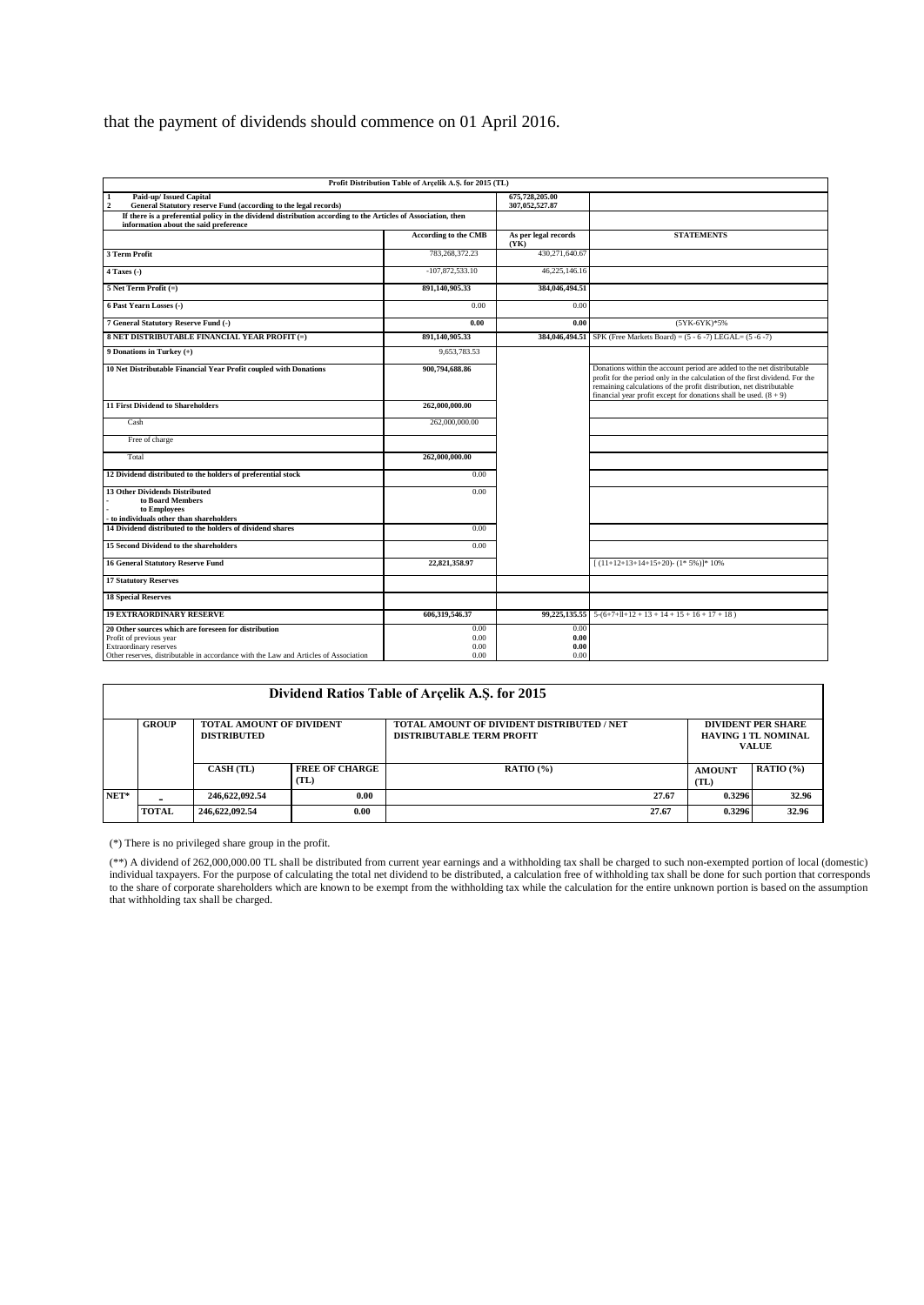#### **ANNEX/2 Amendment to the Articles of Association**

### **TEXT OF AMENDMENT TO ARTICLES OF ASSOCIATION OF ARÇELİK A.Ş.**

#### **Article 3- PURPOSE AND SUBJECT**

**R) The Company may establish, operate, run, transfer or take over to establish a training and personnel certification individually or in partnership with local, foreign, public or private natural and legal persons in connection with its scope of business, and may provide qualification assessment and professional competence system services in joint works with the 3rd party individuals and entities in connection with its field of activity on a fair, objective and neutral basis.**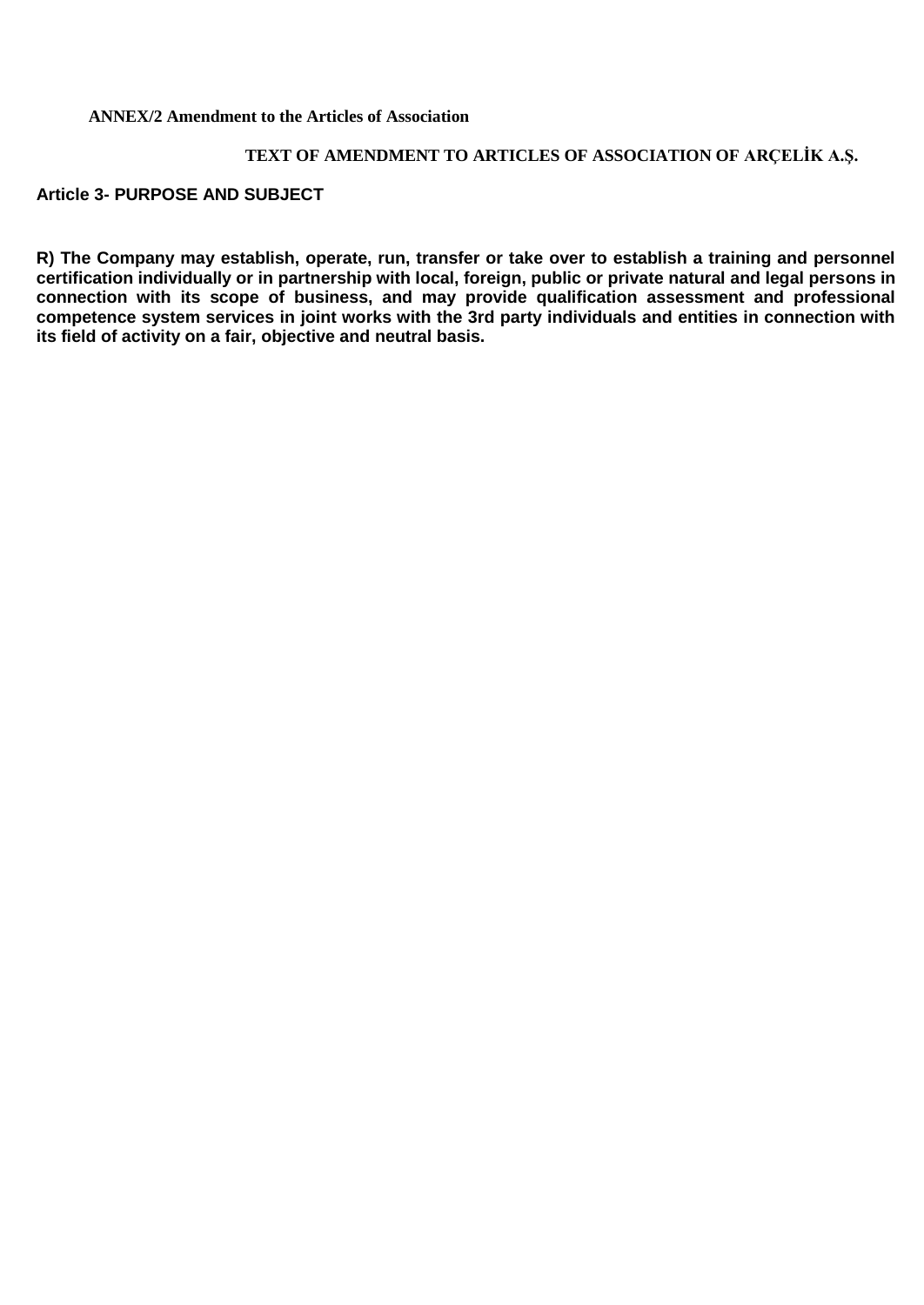#### **ANNEX 3/ Resumes of Member Nominees for the Board of Directors and Independence Declarations by the Independent Member Nominees**

#### **Mustafa Rahmi Koç**

Received his MBA degree from Johns Hopkins University (USA) Business Management, He started his career at Otokoç, a member of Koç Group, in 1958. He served at various senior official positions in Koç Holding. After becoming the Chairman of the Administrative Board in 1980, he was assigned as Koç Holding, Chairman of Board of Directors in 1984. He has been carrying on his work as the Honorary President of Koç Holding since 2003. Having served as the Chairman of the International Chamber of Commerce between 1995 and 1996, Rahmi M. Koç then worked at various positions such as Vice Chairman of Vehbi Koç Foundation Board of Trustees, Chairman of Koç University Board of Trustees, Founder and Chairman of Board of Rahmi M. Koç Museology and Culture Foundation, Vehbi Koç Foundation American Hospital Chairman of Board of Directors, Founder Member and Honorary President of TURMEPA/Turkish Marine Environment Protection Association, Honorary President of TÜSİAD High Advisory Board, Member of TISK Advisory Board, Honorary Member of Foreign Policy Association, New York Metropolitan Art Museum Honorary Member of Board of Trustees, and Founder Member of Global Relations Forum Association.

Mr Rahmi M Koç, who is a non-executive board member is not an independent member pursuant to the Corporate Governance Principles of the CMB. Being one of the controlling shareholders in Koç Group, Rahmi M. Koç, has been serving in the boards of directors of the Group companies for the last ten years.

#### **Semahat Sevim Arsel**

Commencing her working life as the Member of Koç Holding Board of Directors in 1964, Semahat Arsel, along with this duty, is continuing her other duties such as the Chairman of Board of Directors of Vehbi Koç Foundation, Divan Group's Chairman of Board of Directors, President of Semahat Arsel Nursing Education and Research Center, and Vice President of Florence Nightingale Foundation. She is also the founder of Koç University School of Nursing.

Ms Semahat S. Arsel, who is a non-executive board member is not an independent member pursuant to the Corporate Governance Principles of the CMB. Being one of the controlling shareholders in Koç Group, Semahat S. Arsel, has been serving in the boards of directors of the Group companies for the last ten years.

#### **Mehmet Ömer Koç**

He graduated from Columbia College (USA) with a BA degree in 1985. He worked at Kofisa Holding for one year. Her earned his MBA degree from Columbia Business School (1989). After working at Ramerica Intl. Inc., he joined Koç Group in 1990 and served at positions such as Director of Gazal A.Ş., Finance Coordinator at Koç Holding, Vice President and then President of Energy Group. He became a Member of Board of Directors of Koç Holding in 2004. He has been working as the Vice Chairman of Board of Directors since May 2008. He is at the same carrying on his duties as the President of Turkish Education Foundation, Presdient of Geyre Foundation, Chairman of Board of Directors of Yapı Kredi Culture Art and Publisihing, and Chairman of Tüpraş.

Mr Ömer M. Koç, who is a non-executive board member is not an independent member pursuant to the Corporate Governance Principles of the CMB Being one of the controlling shareholders in Koç Group, Ömer M. Koç, has been serving in the boards of directors of the Group companies for the last ten years.

#### **Yıldırım Ali Koç**

Having graduated from Business Management school in Rice University (USA), he also completed his Master's Degree at Harvard University (USA). Between 1990 and 1991,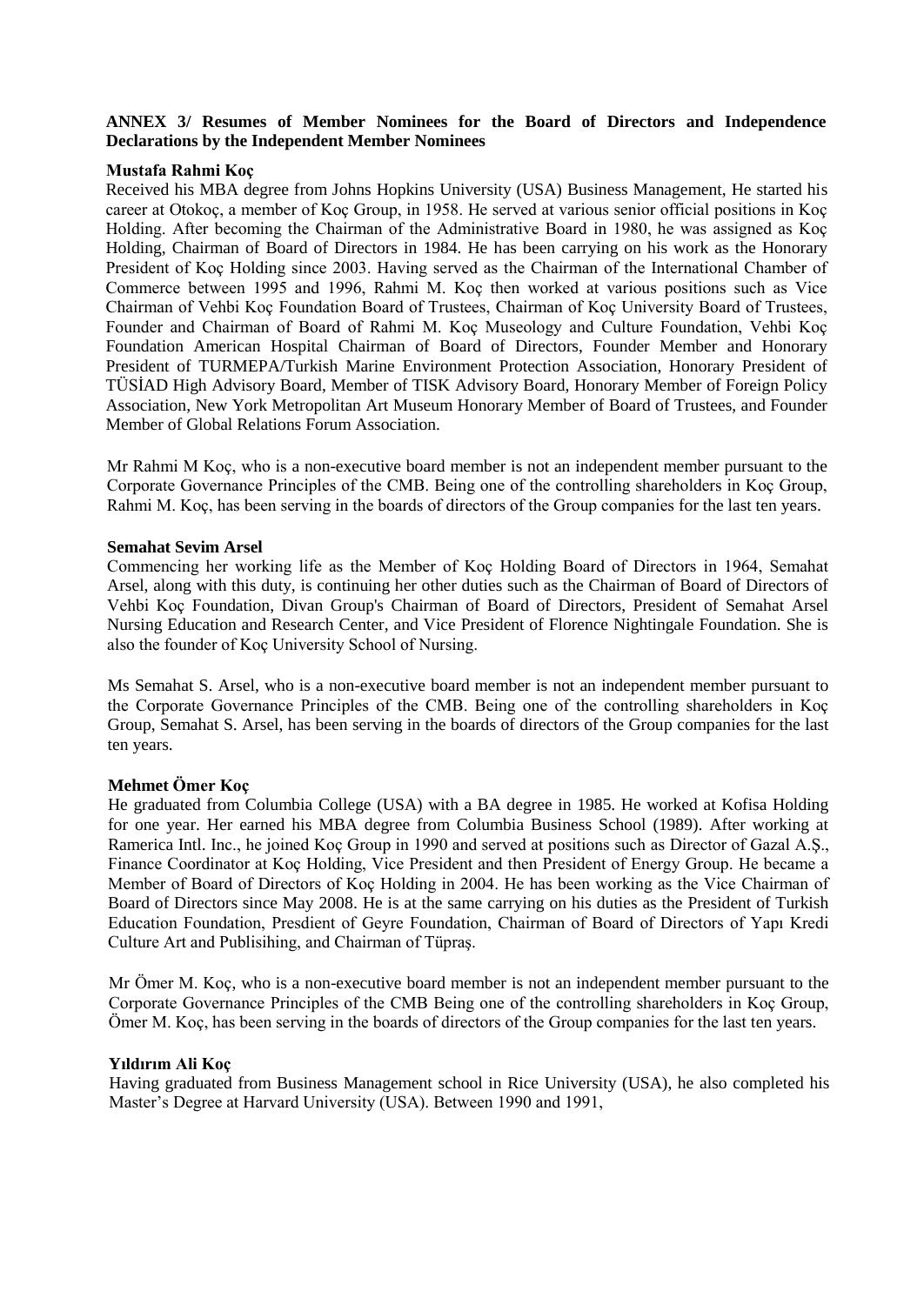he attended the Executive Training Program at American Express Bank and he was employed as an Analyst at Morgan Stanley Yatirim Bank from 1992 to 1994. He held top level positions at Koç Holding between 1997 and 2006, including New Business Development Coordinatorship and Information Group Presidency. He worked as the Head of Koç Holding, Corporate Communication and Information Group between 2006 and 2010. He has been a member of Board of Directors at Koç Holding since 30 January 2008.

Mr Ali Y. Koç, who is a non-executive board member is not an independent member pursuant to the Corporate Governance Principles of the CMB. Being one of the controlling shareholders in Koç Group, Ali Y. Koç, has been serving in the boards of directors of the Group companies for the last ten years.

#### **Levent Çakıroğlu**

He completed his graduate degree at Business Management Department, Political Sciences School in Ankara University and completed his Master's Degree at University of Illinois. He started his professional career as a Tax Inspector at the Ministry of Finance in 1988. Between 1997 and 1998, he was a part-time lecturer at Bilkent University and also worked as the Vice-president at Financial Crimes Investigation Committee in the Ministry of Finance. He joined Koç Holding as the Financial Group Coordinator in 1998, and he was promoted as Koçtaş CEO between 2002-2007, Migros CEO between 2007-2008, Arçelik CEO between 2008-2015 and CEO at Koç Holding for Durable Consumer Goods Group between 2010-2015. Having been appointed as the CED Asisstant to Koç Holding A.Ş. in February 2015, Mr. Çakıroğlu has been Koç Holding A. S. CEO since April 2015.

Mr. Levent Çakıroğlu, who was a non-executive board member is not an independent member pursuant to the Corporate Governance Principles of the CMB. The positions he has undertaken for the last ten years are listed above and currently he is taking office in the boards of directors of some Koç Group companies.

#### **Robert Sonman**

He graduated from the School of Architecture in Canada McGill University and completed his Master's Degree at the same school. He worked as a Board of Chairman at Burla Group of Companies which holds a shareholding in Arçelik A.Ş. He has been a Board member at Arçelik A.Ş. since April 1994. He knows English and French.

Mr. Robert Sonman, who is a non-executive board member pursuant to the Corporate Governance Principles of the CMB, is not an independent member.

#### **Fatih Kemal Ebiçlioğlu**

He completed his graduate degree at International Relations in Ankara University and received his Master's Degree in Finance in Commonwealth University and got his Doctor's decree in Finance-Accounting in Ankara University. He worked as a Licensed Tax Inspector at the Ministry of Finance between 1989-1992 and worked as a Tax Inspector and Chief Tax Inspector between 1992 and 2002. In addition to these positions, he was also a part-time lecturer at Hacettepe, Bilkent and Atilim Universities from 1998 to 2002. He joined Koc Holding as the Group Financial Coordinator in 2002, and was promoted to Koc Holding Audit Group Coordinator between 2004 and 2005 and Arçelik CEO Assistant positions in 2005-2015. He has been CEO for Durable Goods Group at Koç Holding since February 2015.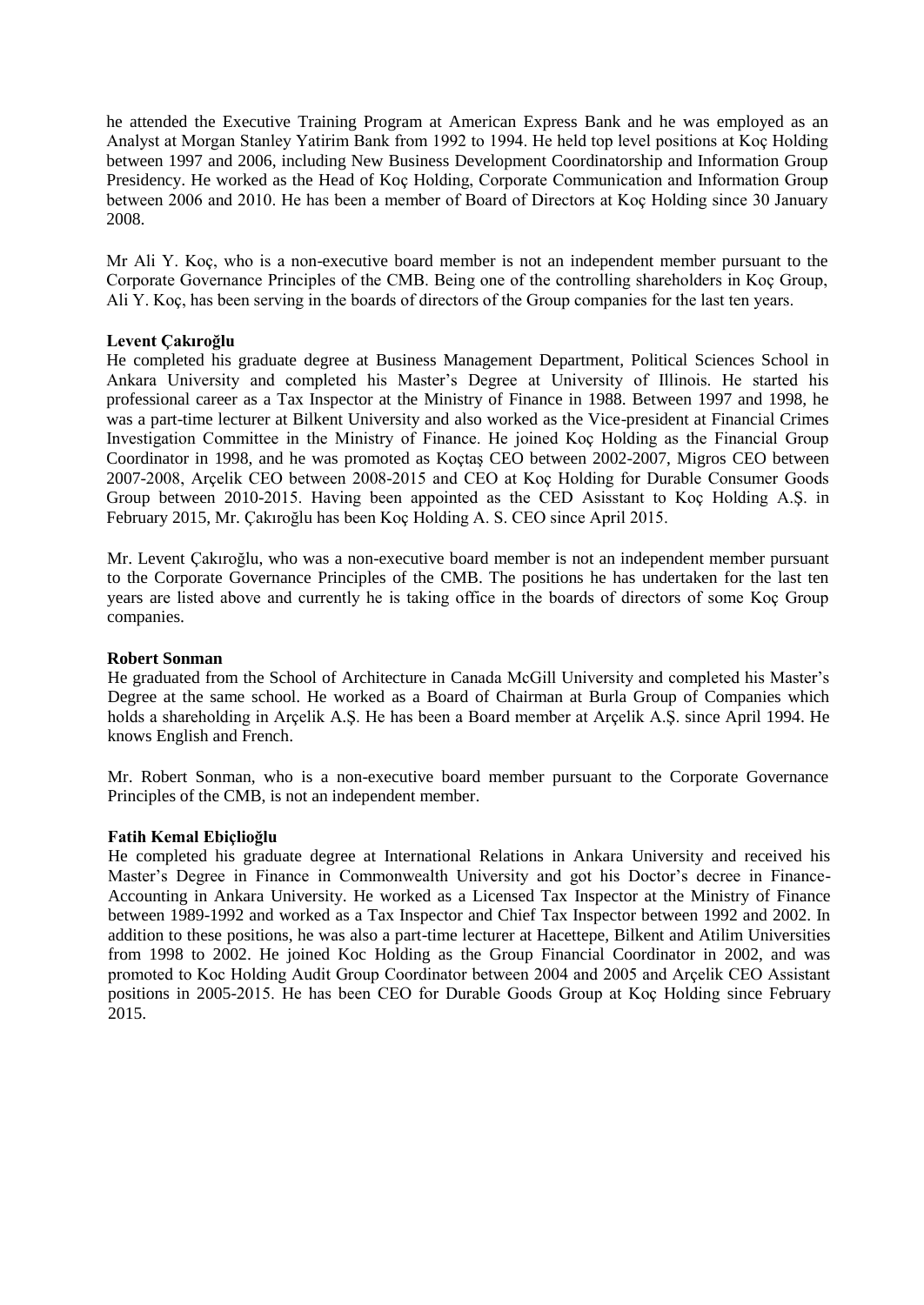Mr. Fatih Kemal Ebiçlioğlu, who is a non-executive board member is not an independent member pursuant to the Corporate Governance Principles of the CMB. The positions he has undertaken for the last ten years are listed above and currently he is taking office in the boards of directors of some Koç Group companies.

#### **Hakan Hamdi Bulgurlu**

Having completed his graduate degree at the School of Economics and the Mechanical Engineering at Texas University, Mr. Hakan Bulgurlu completed a Joint MBA program from Northwestern University, Kellogg School of Management and Hong Kong University of Science and Technology. He started his professional career at Ram Dis Ticaret in 1995. He worked as Sales Manager at Ram Pacific until 1996. After he worked at certain executive positions in Strategic Planning and Marketing departments at Arçelik, Beko Elektronik Atılım A.Ş and Beko Ticaret between 1996 and 2000, he was appointed as Ram Pacific Company Manager in 2000 and Ram Pacific CEO in 2002. He worked as the CEO responsible for Arçelik-LG Klima between 2007 and 2010. In 2010, he assumed the position of CEO Assistant responsible for sales in Europe, USA and Asia-Pacific at Arçelik A.Ş. Hasan Bulgurlu was appointed as Arçelik A.Ş. CEO as of 17 February 2015. He has been the Board Chairman at Turkish Foreign Trade Society (TURKTRADE) since 2012. He is also the Founder President of Turkish-Hong Kong Business Council found under Strategy and Business Development Consultancy in 2011.

Mr. Hakan Hamdi Bulgurlu, who is an executive board member, is not an independent member pursuant to the Corporate Governance Principles of the CMB

#### **Kutsan Çelebican**

He completed his graduate degree at Political Sciences Faculty in Ankara University. He started his professional career at the Tax Inspectors Committee in the Ministry of Finance in 1969, and he also worked as the Treasury Deputy General Manager at the Ministry of Finance and the Executive Director Assistant at the World Bank (IBRD) between 1979-1982. He joined the Koç Holding in 1987 and after he had held several positions as the Finance Coordinator, CED Assistant, Finance Group Presidency, he retired from Koç Holding in December 2001. He is currently chairing his own financial advisory company. He worked as the Auditor at the Board of Directors in Koç Holding between April 2008 and April 2012.

Mr. Kutsan Çelebican quit these positions above because his term expired.

Mr. Kutsan Çelebican, who is a non-executive board member is an independent member according to the Corporate Governance Principles published by the Capital Markets Board (CMB). He has been holding the independent member seat at Arçelik A.Ş. Board of Directors since 29 March 2012.

#### **Tunç Uluğ**

Mr. Tunc Uluğ completed his graduate degree in Mechanical Engineering Department at American Robert College. After he had completed his military service, he went to Columbia University in New York, USA for master's degree. He received his Master's Degree from the Mechanical Engineering department at that University in 1964.

Following his graduation, he worked at Project Development Department in Bechtel Co in USA for three years and Mr. Tunc Uluğu returned to Turkey in 1967. Mr. Tunc Ulug was first recruited byKoç Group as the mechanical engineer in charge of project development in 1967. He was promoted to the CEO Assistant (Business Management) at Aygaz A.Ş. in 1969. On the heels of this position, he was appointed as the CEO of Tat Konserve Sanayii A.Ş. in 1974. Between 1979 and 1981, he worked as CEO at Ram Dış Ticaret A.Ş., the foreign trade company of the Group.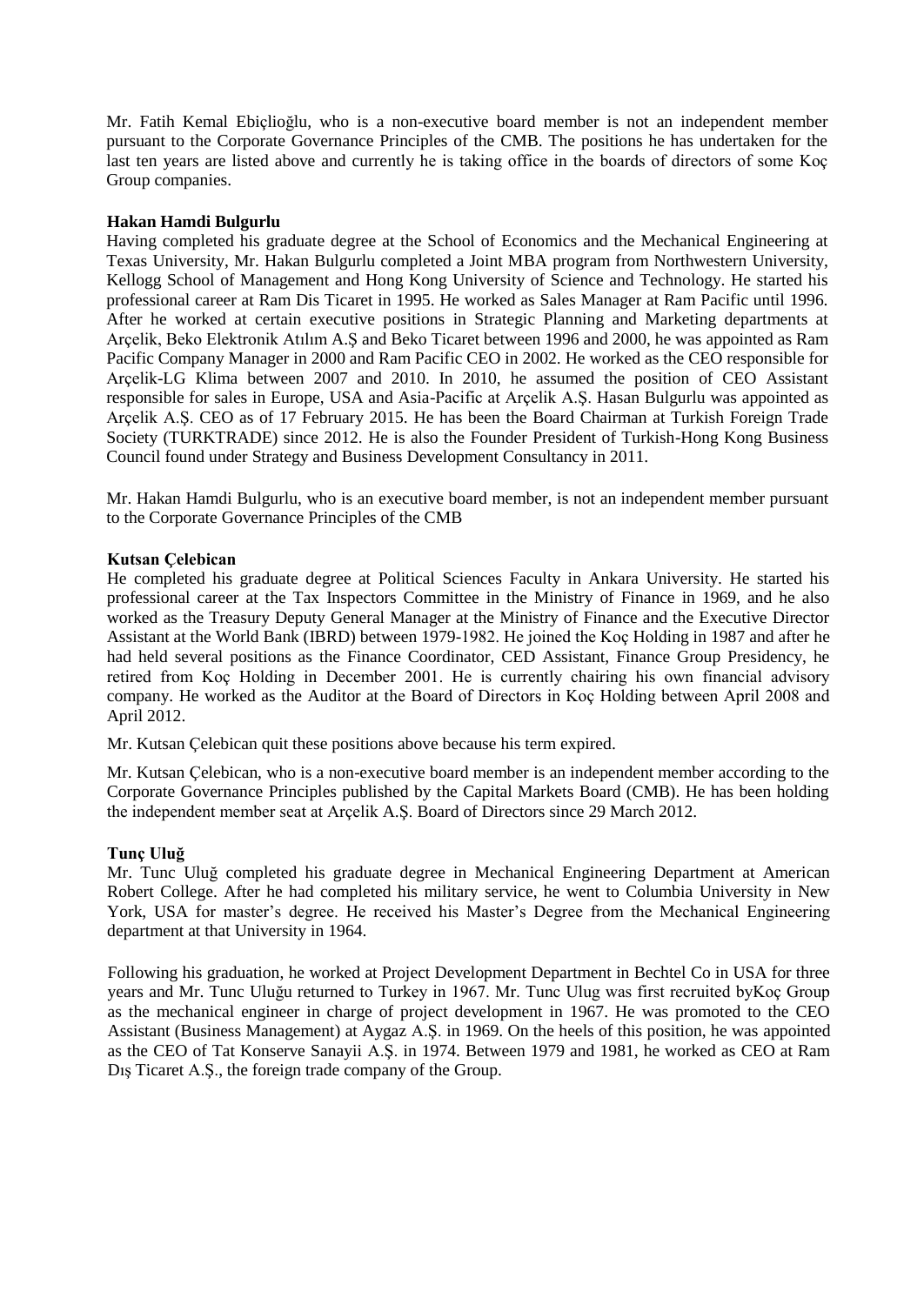Promoted to Koç Holding A.Ş. in 1981, Mr. Tunç Uluğ worked as Vice-president responsible for Energy and Trading Group until 1984. Tunç Uluğ worked as the Vice President of Consumer Group from 1984 until 1991.

Having worked as the President of Koç Group's Foreign Trade Companies in 1991, Tunç Uluğ maintained this duty until 1997.

Then, he took office as the Member of the Executive Board of Yaşar Holding between 1997 and 2000.

Meanwhile, he served as the Co-chairman of Turkish-Uzbek Business Council in DEIK, Co-chairman of Turkish-Kirgiz Business Council, Co-chairman of Turkish-Morrocan Business Council, and then Vice Chairman and also Chairman of DEIK-Eurasia Business Councils.

He worked as the Board member at Abalıoğlu Yem Gida ve Tekstil A.Ş. between 2002 and 2004, as the Board of Directors advisor at Kaan Havacilik Sanayi ve Ticaret between 2006 and 2008, and as the Board of Directors Advisor in Abalioglu Yem Gıda ve Tekstil A.Ş. again between 2009 and 2013.

Mr. Tunç Uluğ served as the Vice Presidency and Presidency at Saint Joseph Graduates Society between 1987 and 1993 and he was the founder of the Saint Joseph Education Foundation in 1992 where he held the Foundation President Assistant position and currently he is the President there.

The positions he has undertaken for the last ten years are listed above and currently he has left some of these positions due to expiry of his term of office.

Mr. Tunc Ulug, who is a non-executive board member is an independent member according to the Corporate Governance Principles published by the Capital Markets Board (CMB). He has been holding the independent member seat at Arçelik A.Ş. Board of Directors since 29 March 2012.

#### **Mehmet Barmanbek**

Mr. Mehmet Barmanbek completed his higher degree at the Finance and Economics Department, Political Sciences Faculty, Ankara University in 1963.

He worked as a Tax Inspector Assistant, Tax Inspector and Chief Tax Inspector at the Ministry of Finance between December 1963 and January 1997. During that time he completed his military service for two years (April 1967 and March 1969), and stayed in England for one year (December 1972 and December 1973) to make surveys about the investment incentives for undeveloped regions.

Mr. Mehmet Barmanbek joined the Group at Otosan A.Ş. (today Ford Otomotiv Sanayi A.Ş.) in February 1977 and completed his as the Director of Financial affairs and became Vice General Director (Administrative-Financial Affairs) in 1986 and Head Assistant General Director in 2000. professional career upon his retirement from Ford Otomotiv Sanayi A.Ş. on 30 June 2002.

He worked as the volunteer Board Member and Comptroller at Koç Executives Society (KOÇYÖNDER) for four (4) years between February 2006 and February 2010. The Society is intended to allow others to make advantage of and exploit the know-how and experience accumulated by top level executives retired from Koç Group. Mehmet Barmanbek also served as the statutory auditor at KOCYONDER between February 2010 and February 2014.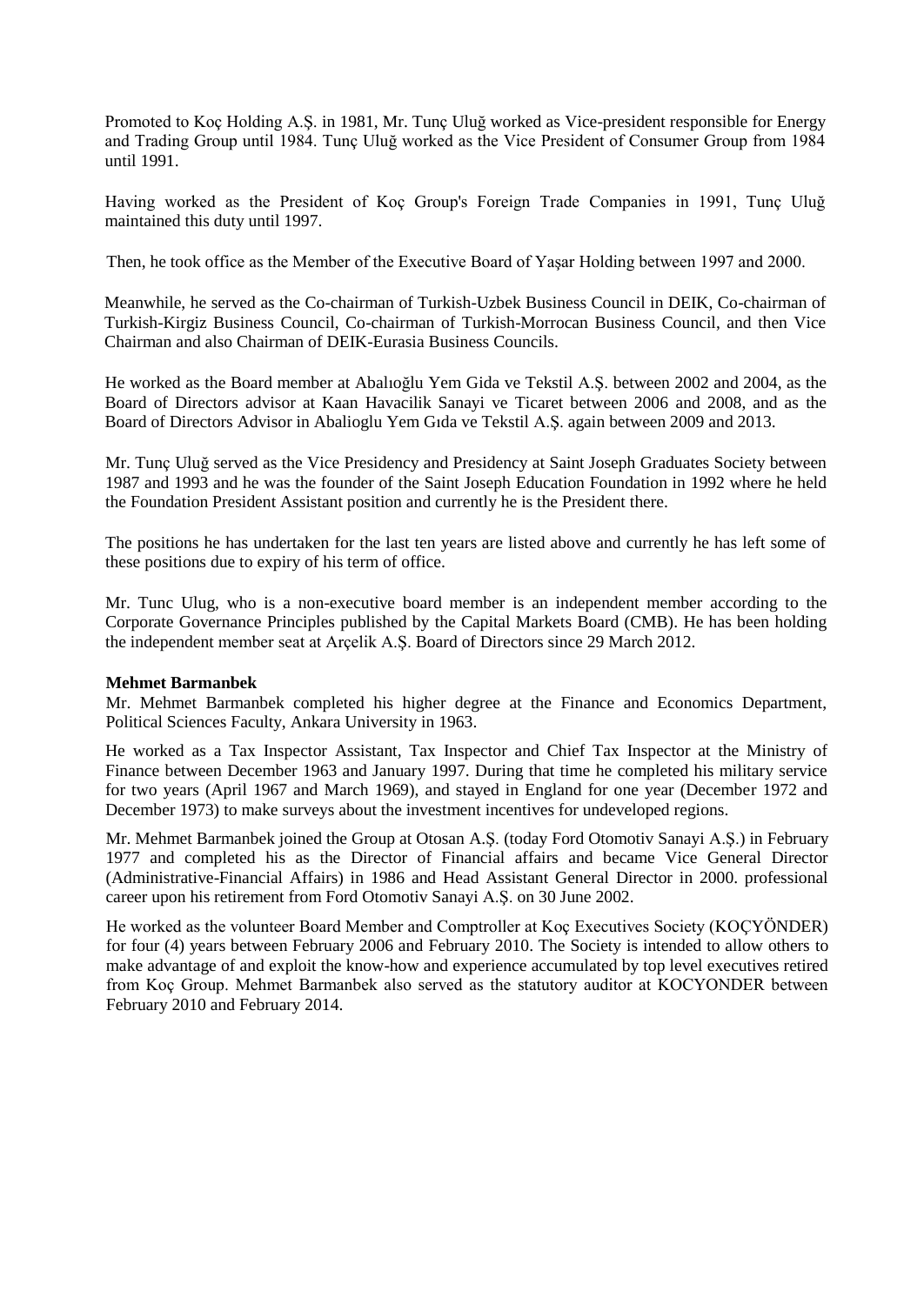All positions held by Mr. Mehmet Barmanbek over the past decade are listed above and there is no special or unusual reason in his resignation from these positions other than the expiry of his term.

Mr. Mehmet Barmanbek, who is a non-executive board member meets the criteria for independent members according to the Corporate Governance Principles published by the Capital Markets Board (CMB). He has been holding the independent member seat at Arçelik A.Ş. Board of Directors since 29 March 2012.

#### **Kadri Kaynak Küçükpınar**

Kadri Kaynak Küçükpınar completed his graduate degree at Shipbuilding Mechanical Engineering department at Naples Technical University in Italy.

He completed his military service as a reserve officer at Gölcük Shipyard at the Fleet Command in the Water and Underwater Ships Repair and Maintenance Service and following his discharge, he joined TOFAŞ Türk Otomobil Factory on 01.10.1970. Then he worked as a Method, Maintenance and Purchasing Engineer respectively.

He assumed the positions of Procurement Manager at Tofaş in 1975 and as the General Manager Assistant (Factory Deputy Manager) at Tofaş A.Ş. on 01.06.1986. He held that position until 31.12.1993.

He was promoted as the General Manager at Mako Elektrik Sanayii on 01.01.1994 and following this position until 2000, he voluntarily retired in 2001 and held the Board member seat at Mako A.Ş. until the end of 2002.

He worked as the management advisor at B-PLAS A.Ş based in Bursa between 2003 and 2007 and he voluntarily resigned from that job.

Mr. Kadri Kaynak Küçükpınar, who is a non-executive board member meets the criteria for an independent membership according to the Corporate Governance Principles published by the Capital Markets Board (CMB). He has been holding the independent member seat at Arçelik A.Ş. Board of Directors since 28 March 2013.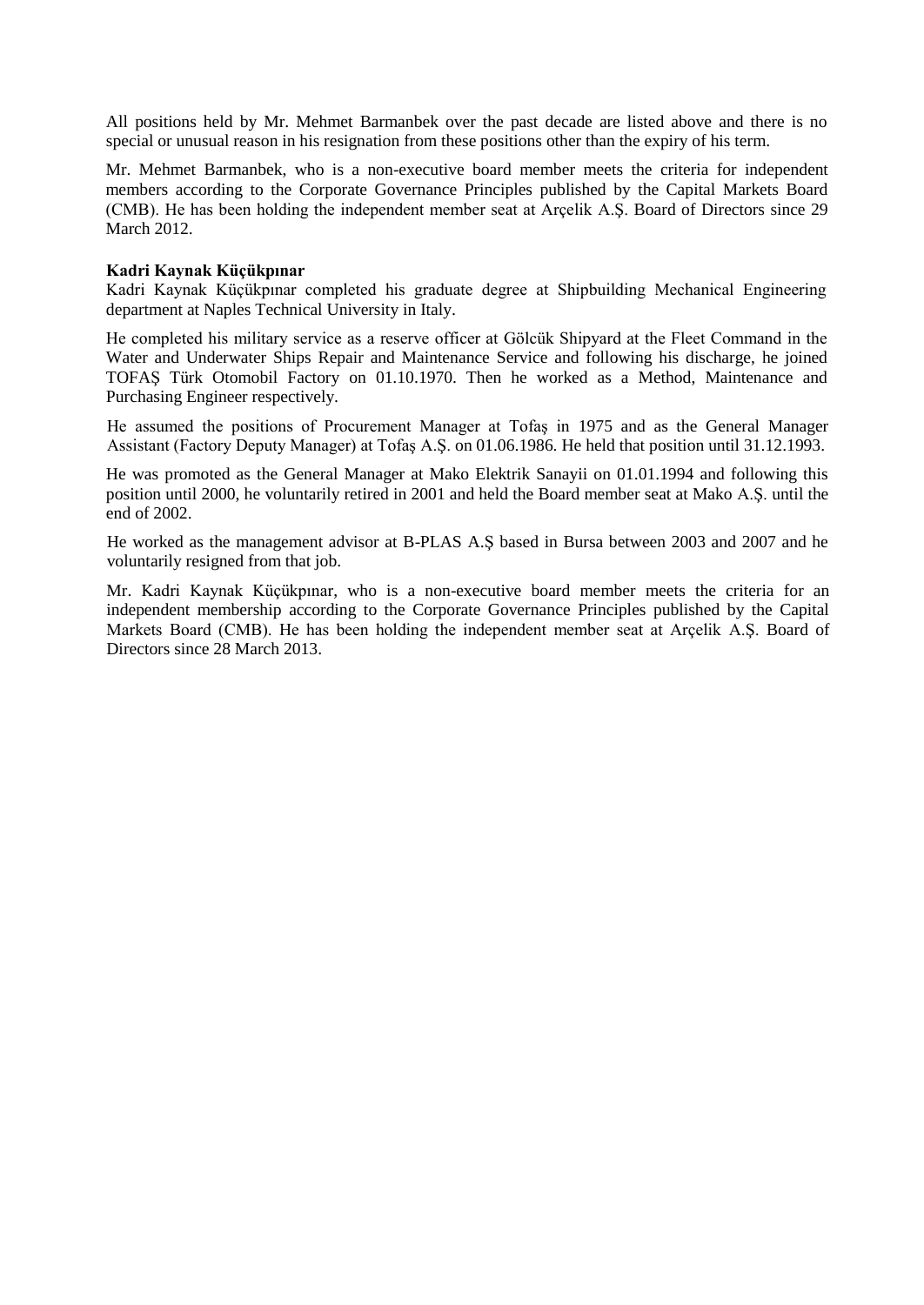I hereby represent that, I am a candidate for carrying our duty as "independent member" in Board of Directors of Arçelik A.Ş. (Company) within the scope of criteria specified in legislation, articles of association and Corporate Governance Communique of Capital Markets Board and in this context;

- a) There is no employment relation at executive level that would assume material tasks, duties and responsibilities in the last five years between the Company, or such companies in which the Company controls or has a material influence over the management, or such shareholders which control or have a material influence over the Company's management and any legal entity holding management control over these shareholders, on the one hand, and myself, my spouse and next of kin by blood and affinal kinship up to second degree, and there is no individual or joint holding of more than 5% in the capital or voting stocks or preferential stocks or no material business or commercial relation has been established;
- b) I have not worked at an executive position with significant and material tasks and responsibilities or held the seat as a board member or held a shareholding (equal to or above 5%) in such companies from which the company procures goods or services from or sells goods or services to in significant volumes in line with the agreements between them, including, in particular, the supplier's or buyer's audit (including tax audit, statutory audit, internal audit), rating and consultancy services in the last five years;
- c) I have necessary professional education and training, knowledge and experience required for properly fulfilling the duties that I will undertake due to the fact that I become an independent board member;
- ç) Except for being academician in accordance with legislation, I will not work as full time employee in state institutions and organizations after being elected as a member;
- d) I am deemed to be resident in Turkey according to Income Tax Law (I.T.L.) dated 31/12/1960 and numbered 193;
- e) I have professional prestige and reputation and experience as well as strong ethical standards to make me competent enough to favourably contribute to the corporate operations, to maintain my neutrality in conflicts of interest between the company and the shareholders and to freely decide by taking into consideration the rights of interest holders.
- f) I will be able to spare enough time to follow up the process of company operations and fulfil all requirements of the duties I undertake, in full;
- g) I have not carried out a duty as board member in Company's Board of Directors for more than six years, within last ten years;
- ğ) I am not holding an independent board member position in more than five publicly traded company in total or in more than three companies in which the company or the shareholders controlling the company hold the controlling powers over the management.
- h) I am not registered and announced on behalf of and in the name of the legal entity elected as board member.

**NAME SURNAME: KUTSAN ÇELEBİCAN SIGNATURE :**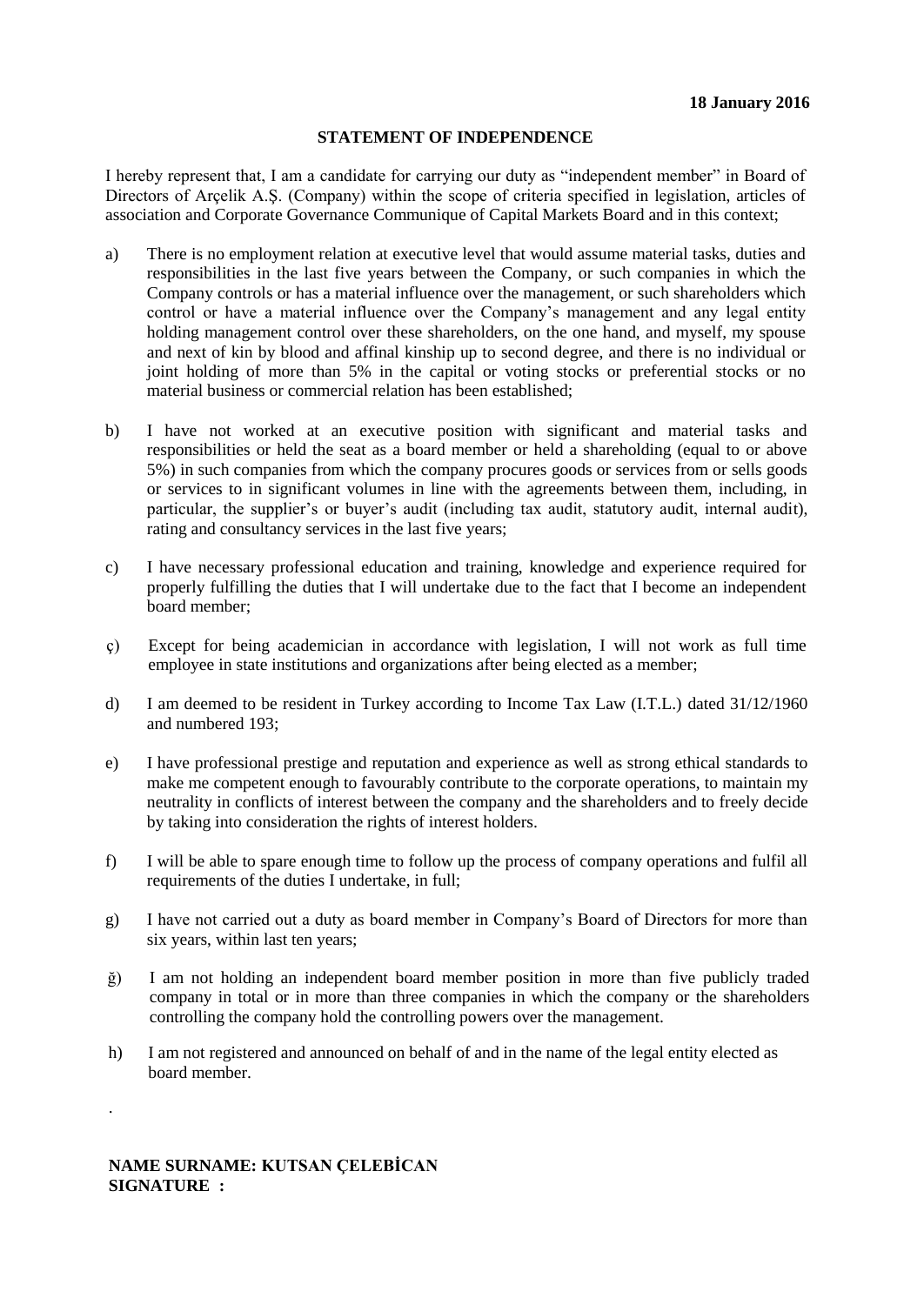I hereby represent that, I am a candidate for carrying our duty as "independent member" in Board of Directors of Arçelik A.Ş. (Company) within the scope of criteria specified in legislation, articles of association and Corporate Governance Communique of Capital Markets Board and in this context;

- a) There is no employment relation at executive level that would assume material tasks, duties and responsibilities in the last five years between the Company, or such companies in which the Company controls or has a material influence over the management, or such shareholders which control or have a material influence over the Company's management and any legal entity holding management control over these shareholders, on the one hand, and myself, my spouse and next of kin by blood and affinal kinship up to second degree, and there is no individual or joint holding of more than 5% in the capital or voting stocks or preferential stocks or no material business or commercial relation has been established;
- b) I have not worked at an executive position with significant and material tasks and responsibilities or held the seat as a board member or held a shareholding (equal to or above 5%) in such companies from which the company procures goods or services from or sells goods or services to in significant volumes in line with the agreements between them, including, in particular, the supplier's or buyer's audit (including tax audit, statutory audit, internal audit), rating and consultancy services in the last five years;
- c) I have necessary professional education and training, knowledge and experience required for properly fulfilling the duties that I will undertake due to the fact that I become an independent board member;
- ç) Except for being academician in accordance with legislation, I will not work as full time employee in state institutions and organizations after being elected as a member;
- d) I am deemed to be resident in Turkey according to Income Tax Law (I.T.L.) dated 31/12/1960 and numbered 193;
- e) I have professional prestige and reputation and experience as well as strong ethical standards to make me competent enough to favourably contribute to the corporate operations, to maintain my neutrality in conflicts of interest between the company and the shareholders and to freely decide by taking into consideration the rights of interest holders.
- f) I will be able to spare enough time to follow up the process of company operations and fulfil all requirements of the duties I undertake, in full;
- g) I have not carried out a duty as board member in Company's Board of Directors for more than six years, within last ten years;
- ğ) I am not holding an independent board member position in more than five publicly traded company in total or in more than three companies in which the company or the shareholders controlling the company hold the controlling powers over the management.
- h) I am not registered and announced on behalf of and in the name of the legal entity elected as board member.

**NAME SURNAME: TUNÇ ULUĞ SIGNATURE**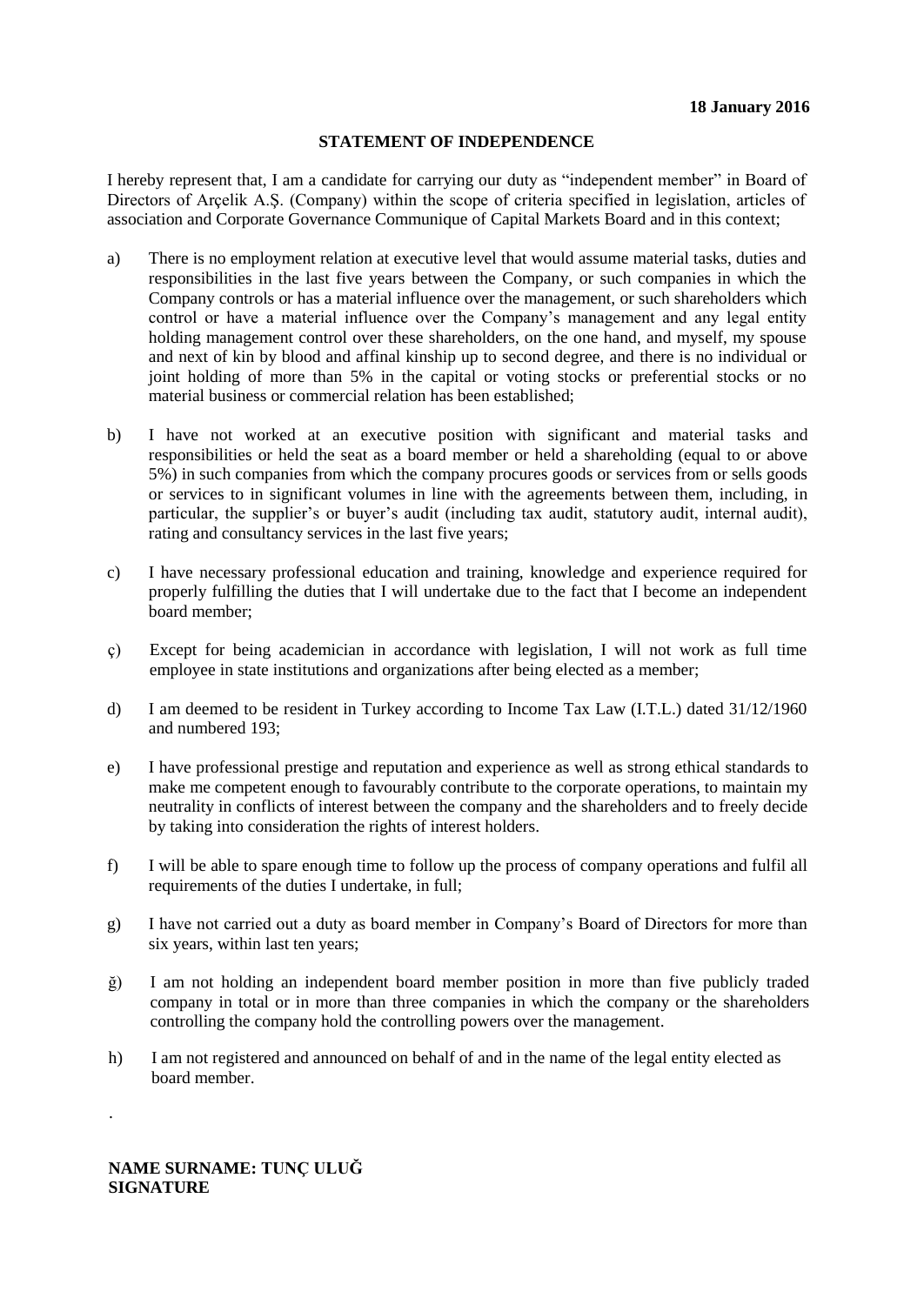I hereby represent that, I am a candidate for carrying our duty as "independent member" in Board of Directors of Arçelik A.Ş. (Company) within the scope of criteria specified in legislation, articles of association and Corporate Governance Communique of Capital Markets Board and in this context;

- a) There is no employment relation at executive level that would assume material tasks, duties and responsibilities in the last five years between the Company, or such companies in which the Company controls or has a material influence over the management, or such shareholders which control or have a material influence over the Company's management and any legal entity holding management control over these shareholders, on the one hand, and myself, my spouse and next of kin by blood and affinal kinship up to second degree, and there is no individual or joint holding of more than 5% in the capital or voting stocks or preferential stocks or no material business or commercial relation has been established;
- b) I have not worked at an executive position with significant and material tasks and responsibilities or held the seat as a board member or held a shareholding (equal to or above 5%) in such companies from which the company procures goods or services from or sells goods or services to in significant volumes in line with the agreements between them, including, in particular, the supplier's or buyer's audit (including tax audit, statutory audit, internal audit), rating and consultancy services in the last five years;
- c) I have necessary professional education and training, knowledge and experience required for properly fulfilling the duties that I will undertake due to the fact that I become an independent board member;
- ç) Except for being academician in accordance with legislation, I will not work as full time employee in state institutions and organizations after being elected as a member;
- d) I am deemed to be resident in Turkey according to Income Tax Law (I.T.L.) dated 31/12/1960 and numbered 193;
- e) I have professional prestige and reputation and experience as well as strong ethical standards to make me competent enough to favourably contribute to the corporate operations, to maintain my neutrality in conflicts of interest between the company and the shareholders and to freely decide by taking into consideration the rights of interest holders.
- f) I will be able to spare enough time to follow up the process of company operations and fulfil all requirements of the duties I undertake, in full;
- g) I have not carried out a duty as board member in Company's Board of Directors for more than six years, within last ten years;
- ğ) I am not holding an independent board member position in more than five publicly traded company in total or in more than three companies in which the company or the shareholders controlling the company hold the controlling powers over the management.
- h) I am not registered and announced on behalf of and in the name of the legal entity elected as board member.

**NAME & SURNAME: Mehmet Barmanbek SIGNATURE**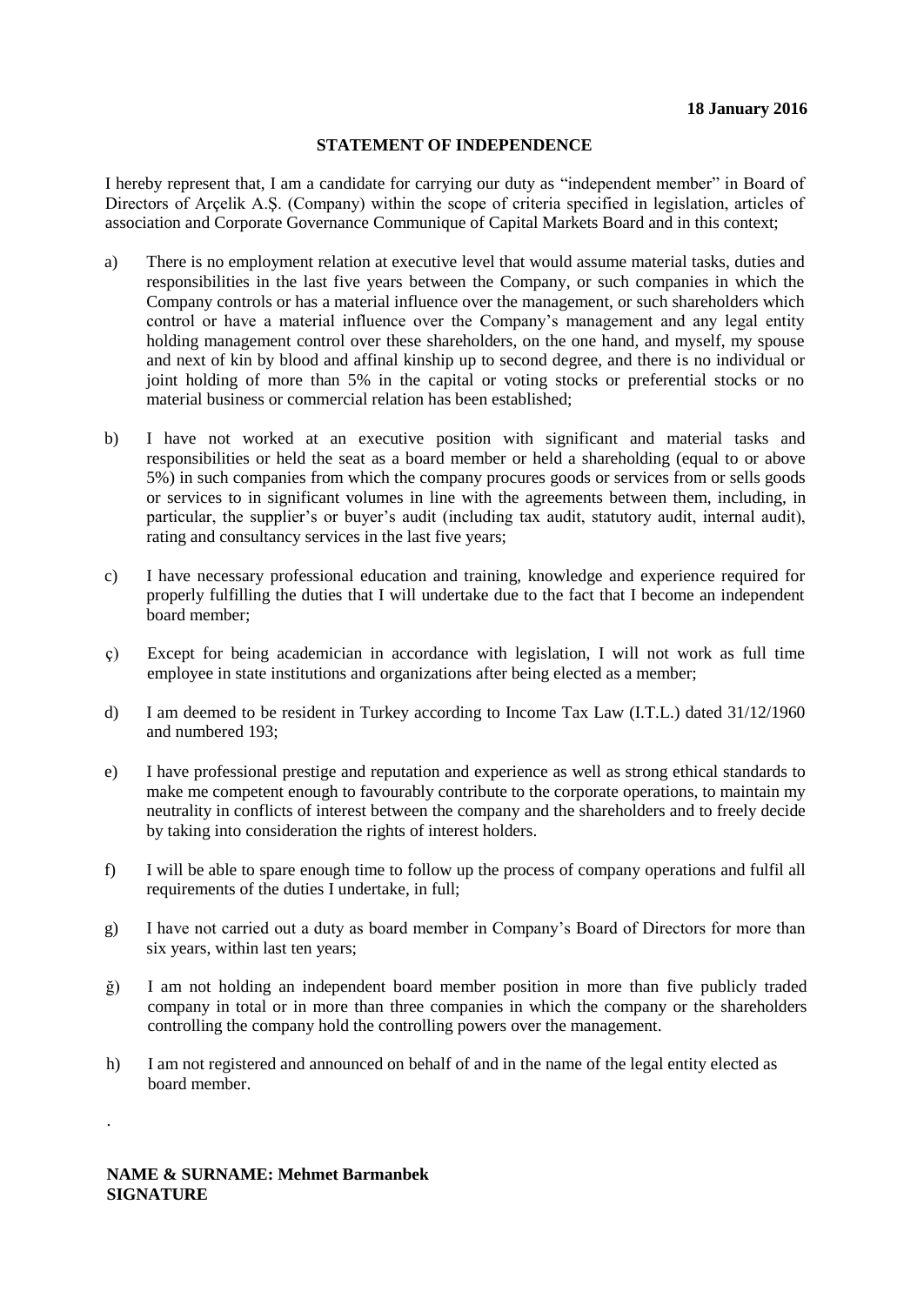I hereby represent that, I am a candidate for carrying our duty as "independent member" in Board of Directors of Arçelik A.Ş. (Company) within the scope of criteria specified in legislation, articles of association and Corporate Governance Communique of Capital Markets Board and in this context;

- a) There is no employment relation at executive level that would assume material tasks, duties and responsibilities in the last five years between the Company, or such companies in which the Company controls or has a material influence over the management, or such shareholders which control or have a material influence over the Company's management and any legal entity holding management control over these shareholders, on the one hand, and myself, my spouse and next of kin by blood and affinal kinship up to second degree, and there is no individual or joint holding of more than 5%in the capital or voting stocks or preferential stocks or no material business or commercial relation has been established;
- b) I have not worked at an executive position with significant and material tasks and responsibilities or held the seat as a board member or held a shareholding (equal to or above 5%) in such companies from which the company procures goods or services from or sells goods or services to in significant volumes in line with the agreements between them, including, in particular, the supplier's or buyer's audit (including tax audit, statutory audit, internal audit), rating and consultancy services in the last five years;
- c) I have necessary professional education and training, knowledge and experience required for properly fulfilling the duties that I will undertake due to the fact that I become an independent board member;
- ç) I shall not work on a full time basis at public agencies and institutions after my appointment as the member except for the lecture position at universities in line with the applicable legislation.
- d) I am deemed to be resident in Turkey according to Income Tax Law (I.T.L.) dated 31/12/1960 and numbered 193;
- e) I have professional prestige and reputation and experience as well as strong ethical standards to make me competent enough to favourably contribute to the corporate operations, to maintain my neutrality in conflicts of interest between the company and the shareholders and to freely decide by taking into consideration the rights of interest holders.
- f) I will be able to spare enough time to follow up the process of company operations and fulfil all requirements of the duties I undertake, in full;
- g) I have not carried out a duty as board member in Company's Board of Directors for more than six years, within last ten years;
- ğ) I am not holding an independent board member position in more than five publicly traded company in total or in more than three companies in which the company or the shareholders controlling the company hold the controlling powers over the management
- h) I have not been registered and published in the name of the legal entity which is appointed as the board member.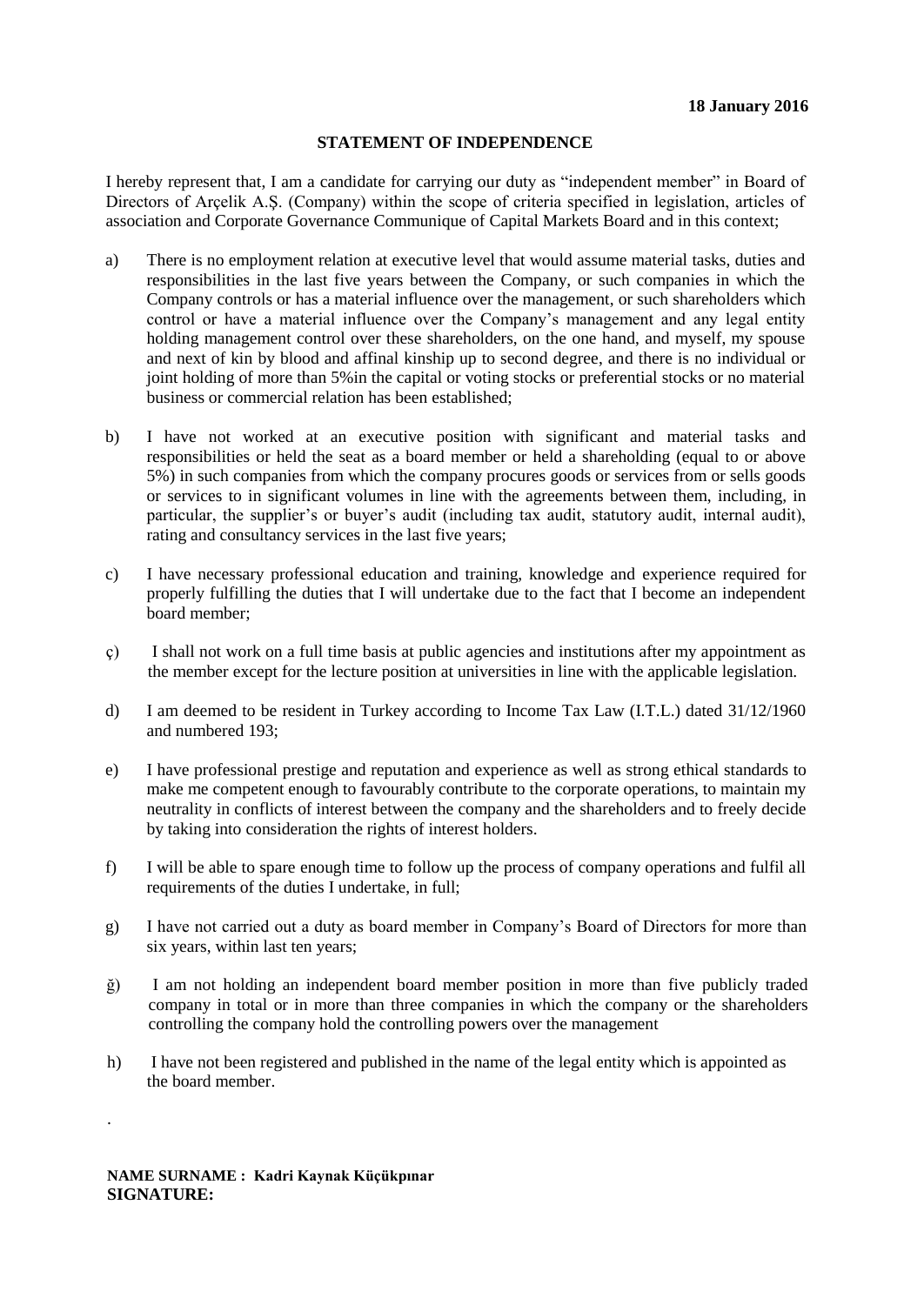#### **ANNEX 4/ Remuneration Policy for Board Members and Top Level Managers**

This Policy document defines the salary system and application for our board members and senior executives included in the individuals having administrative responsibilities within the scope of CMB regulations.

Each year, a fixed fee are determined in general meeting, which will be valid and applied for all board members.

A payment shall be made to board member having executive powers within the scope of the policy whose details are indicated below and which is determined concerning senior executives.

Chairman and Members of Executive Committee who will give effective support to Company's Board of Directors in all respects concerning the company operation may be provided benefits in the amount determined by board of director by considering the contribution they make, their participations in meetings and their functions, and within the framework of opinion of Corporate Governance Committee. If payment is made to Executive Committee members within this scope during the year, this payment amount shall be deducted from the amount determined at the end of the year. For the wages of the independent board members, payment plans of the Company based on performance may not be used. Payments shall be made to the board members on a pro rata basis by taking into account their office term as well as the dates of their appointment and resignation. All expenses (such as transportation, telephone, insurance expenses etc.) incurred by Board Members due to the contributions they provide may be covered by the company.

Senior Executive wages comprise of two components - fixed and performance-based.

Considering macroeconomic data in market; wage policy applicable in the market; company size; longterm targets and individuals' positions, Senior Executive fixed wages are determined in accordance with international standards and legal obligations.

On the other hand, Senior Executive premiums are calculated according to company performance and personal performance. Information with respect to criteria are summarized below:

- **Premium/ Bonus Basis:** Premium Bases are updated at every year beginning and vary according to the work magnitude of the executives' positions. Top management policies in the market are considered when updating premium bases.
- **Corporate Performance:** The corporate performance is calculated by measuring the financial and operational targets set for the company at the beginning of every year (market share, exports volume, foreign operations, productivity etc.) by the end of the relevant period. When determining the company's objectives, the facts that the success is sustainable and involves improvements when compared to past years are the principles importantly taken into account.
- **Individual Performance:** In determination of personal performance, objectives regarding employees, customers, process, technology and long-term strategy shall be considered along with the company's objectives. When the individual performance is measured, the long term sustainable improvement principle is observed in addition to financial areas.

In case our company's top managers quit the job, post-employment premium may be paid by taking into account the period of time work, period of time worked as senior executive, contribution provided by these senior executive, last target premium prior to the ending date of employment and information concerning the salary and premium paid during last year.

Total amounts determined in accordance with the above-mentioned principals and paid to Top Managers and Board Members shall be submitted to the information and/or approval of the shareholders in subsequent general meeting, in accordance with the legislation.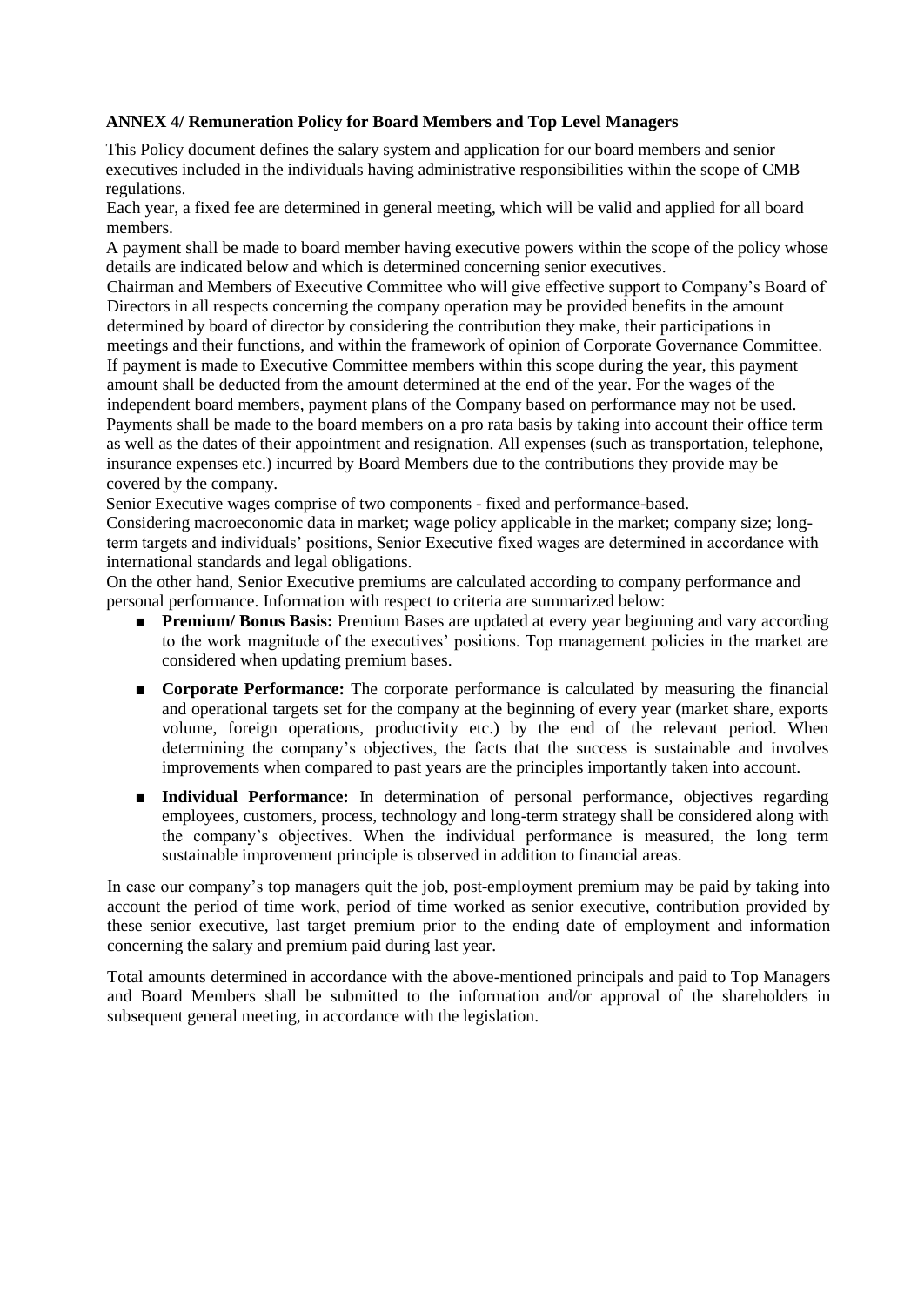## **ANNEX/ 5**

#### **POWER OF ATTORNEY**

#### **CALL BY ARÇELİK A.Ş.**

I hereby appoint Mr./ Ms..................... as the proxy whose details are given below and who shall be authorized to represent me, to make proposals and vote for me and to sign necessary documents in line with my instructions below at the ordinary general assembly meeting of Arçelik A.Ş: to be held at "Divan" Istanbul Oteli, Asker Ocağı Caddesi No:1 34367 Elmadağ Şişli, Istanbul" at 14.00 on 25.03.2016 Friday. Proxy's (\*);

Name Surname/Commercial Title:

Turkish Republic ID Number/Tax ID No, Trade Registry and Number and MERSIS number (\*) Submitting equivalents of information referred for Proxies with foreign nationality is mandatory.

#### A) SCOPE OF REPRESENTATION POWERS

Scope of the power to represent must be determined by choosing either (a), (b) or (c) for the following sections numbered 1 and 2.

1. Regarding the Issues in Agenda of General Assembly;

a) The proxy shall be authorized to cast votes in line with his opinions.

b) The proxy shall be authorized to cast votes in line with the proposals by the company's management.

c) The proxy shall be authorized to cast votes in line with the instructions below. Instructions:

In case the shareholder selects the option (c), instructions shall be given by marking either of the options set against the agenda item of the relevant general assembly for each agenda item (acceptance or rejection), and in case the rejection option is checked, then the dissenting opinion, if any, should be stated as it will be written on the general assembly minutes upon request.

| Agenda Items                                                                                                                           | Acceptance | Refusal | <b>Opposition Note</b> |
|----------------------------------------------------------------------------------------------------------------------------------------|------------|---------|------------------------|
| 1. Opening and the Appointment of<br><b>Meeting Presidency</b>                                                                         |            |         |                        |
| 2. Reading, discussing and approval of the<br>Annual Report for 2015 as issued and<br>prepared by the Company's Board of<br>Directors: |            |         |                        |
| 3. Reading the Summarized Version of<br>the Independent Audit Report for 2015<br>accounting period;                                    |            |         |                        |
| 4. Reading, discussing and approving<br>the Financial Tables related to the 2015<br>accounting period                                  |            |         |                        |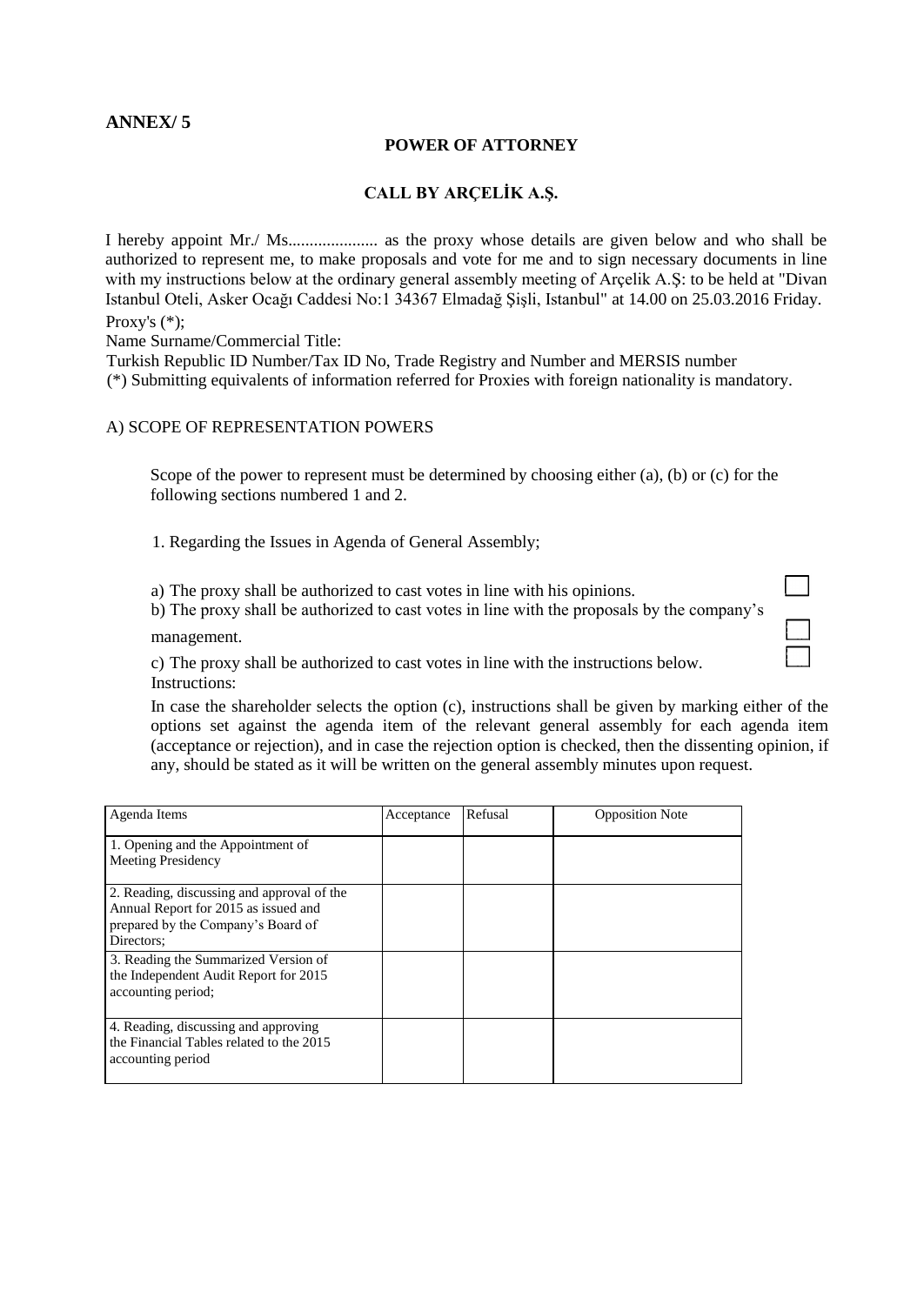| 5. Discharge of the Members of the Board of<br>Directors severally in relation to the activities<br>of company in 2015                                                                                                                                                                                                   |  |  |
|--------------------------------------------------------------------------------------------------------------------------------------------------------------------------------------------------------------------------------------------------------------------------------------------------------------------------|--|--|
| 6. Acceptance, acceptance upon amendment, or<br>rejection of the Board proposal which is drafted<br>in line with the Company's dividend<br>distribution policy for the distribution of 2015<br>profit and the dividend distribution date:                                                                                |  |  |
| 7. Acceptance, acceptance upon amendment,<br>or rejection of the Board proposal about the<br>amendment of Article 3 (titled "Purpose and<br>Subject") of the Company's Articles of<br>Association;                                                                                                                       |  |  |
| 8. To determine the number of Board<br>members and the length of their office term,<br>to make appointments based on the agreed<br>number of members and to appoint the<br>Independent Board members;                                                                                                                    |  |  |
| 9. To give information to shareholders about,<br>and approve, the "Remuneration Policy" and<br>payments done thereunder to the Board<br>Members and Top Managers pursuant to the<br>Corporate Governance Principles;                                                                                                     |  |  |
| 10. Determining the annual gross fees of the<br>members of the Board of Directors                                                                                                                                                                                                                                        |  |  |
| 11. Approval of the Independent Auditing<br>Firm selection made by the Board of Directors<br>In accordance with the Turkish Commercial<br>Code and the Capital Markets Board                                                                                                                                             |  |  |
| 12. To give information to the shareholders<br>about the donations by the Company in<br>2015 and to agree and set a cap for the<br>donations to be done in 2016;                                                                                                                                                         |  |  |
| 13. To provide the Shareholders with<br>information about guarantees, pledges,<br>mortgages, and suretyships given and issued by<br>the Company and its subsidiaries in favour of<br>third parties in 2015 and about the revenues<br>and benefits raised therefrom pursuant to the<br>Capital Markets Board regulations; |  |  |
| 14. To give permission to the shareholders that<br>control the management, the Board Members,<br>the top level executives and their spouses and<br>relatives by blood and marriage up to second<br>degree in line with Articles 395 and 396 of<br>Turkish Code of Commerce,                                              |  |  |